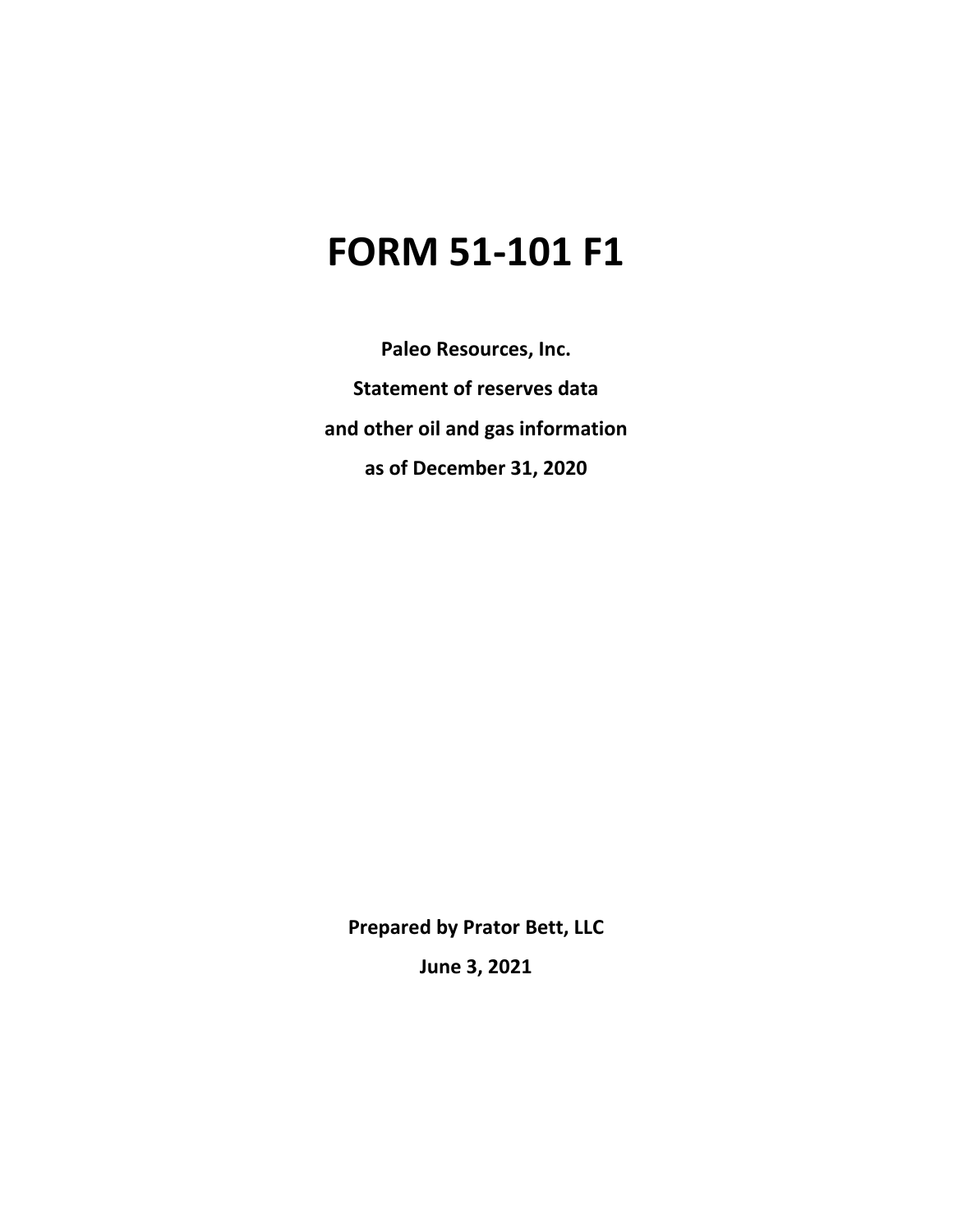# **Table of contents**

|          | Part 1 Date of statement                                | $\mathbf 1$    |
|----------|---------------------------------------------------------|----------------|
|          | Part 2 Disclosure of reserves data                      | $\overline{2}$ |
|          | Part 3 Pricing assumptions                              | 7              |
|          | Part 4 Reconciliations of changes in reserves           | 8              |
|          | Part 5 Additional information relating to reserves data | 10             |
|          | Part 6 Other oil and gas information                    | 11             |
| Appendix |                                                         |                |
|          | Forward looking statements                              | 16             |
|          | Reserve definitions                                     | 18             |
|          | Glossary of abbreviations                               | 19             |

**Page**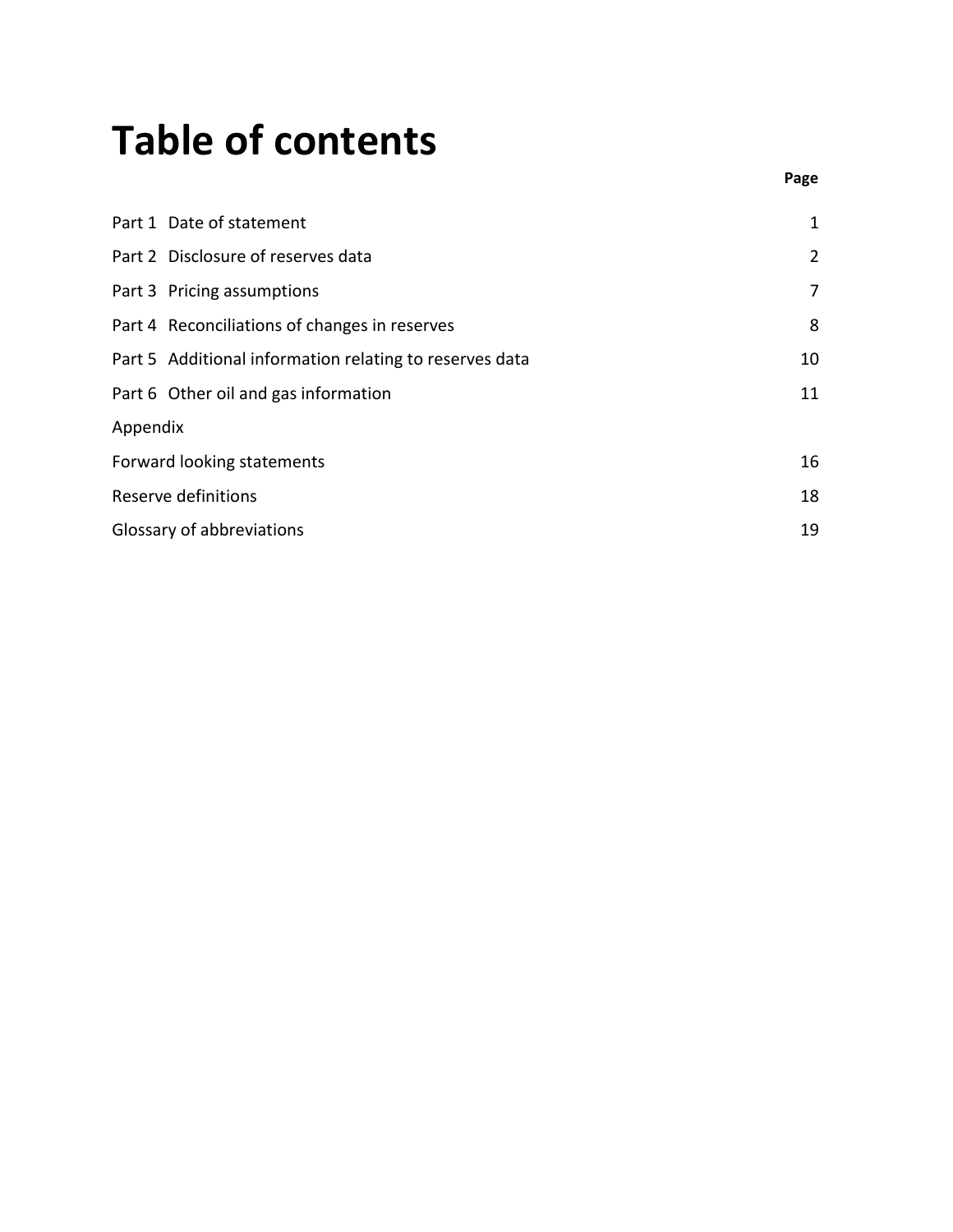# **Part 1 Date of statement**

| Date of statement: | June 3, 2021      |
|--------------------|-------------------|
| Effective date:    | December 31, 2020 |
| Preparation date:  | June 3, 2021      |

Paleo Resources, Inc.'s (the Company) Canadian and U.S.A. oil and gas reserves were evaluated by Prator Bett, LLC (Prator Bett), effective December 31, 2019. PBLLC was engaged by the Company to evaluate Proved and Proved plus Probable reserves: no valuation of Possible reserves or resources was undertaken. The Prator Bett evaluation was prepared in accordance with National Instrument 51-101 – *Standards of Disclosure for Oil and Gas Activities* and the *Canadian Oil and Gas Evaluation Handbook ("COGE Handbook").*

The Company has assets located in both the United States and in Canada. The Company's Canadian oil and gas reserves are located seven miles northeast of Red Deer, Alberta in sections 22 and 23, township 39, range 26 W4M. The Company's American oil and gas reserves are located in Polk County, Texas.

The reserves on the property described herein are estimates only. By nature, such forecasting of reserves and related economic parameters and analyses are forward-looking statements based on predictions of future events. Actual events or results may differ materially. Furthermore, the estimated future net revenue contained in the following tables does not necessarily represent the fair market value of the reserves.

In certain instances, numbers may not total due to computer-generated rounding.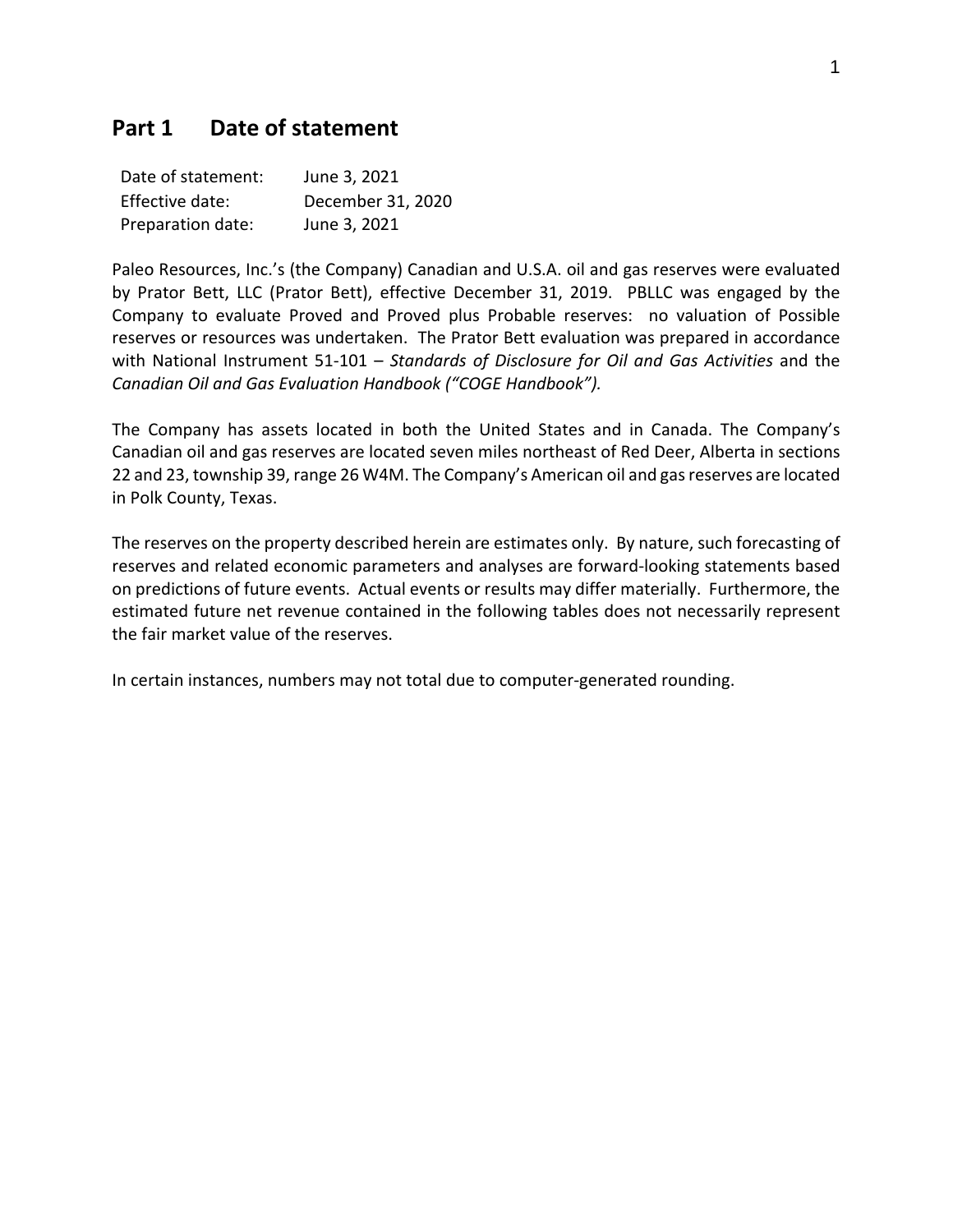# **Part 2 Disclosure of reserves data**

# **Item 2.1 Reserves data (forecast prices and costs)**

**Item 2.1.1 Breakdown of reserves (forecast case)** 

#### **Paleo Resources, Inc. NI 51-101 FORECAST CASE OIL AND GAS RESERVES SUMMARY Deloitte December 31, 2020 Forecast Pricing**

*VOLUMES IN IMPERIAL UNITS*

 **Effective: December 31, 2020**

**Canada**

|                                |                    |           | Oil   |                    |       |           | Gas   |                 |       |              |             |                                        |       |            |       |           |                  |           |
|--------------------------------|--------------------|-----------|-------|--------------------|-------|-----------|-------|-----------------|-------|--------------|-------------|----------------------------------------|-------|------------|-------|-----------|------------------|-----------|
|                                | Light/Medium Crude |           |       | <b>Heavy Crude</b> |       | Bitumen   |       | <b>Solution</b> |       | Conventional |             | Coalbead Methane   Natural Gas Liquids |       |            |       | Sulfur    | <b>Total BOE</b> |           |
|                                |                    |           |       |                    |       |           |       |                 |       |              |             |                                        |       |            |       |           |                  |           |
|                                | W.I.               | Co. Share | W.I.  | Co. Share          | W.I.  | Co. Share | W.I.  | Co. Share       | W.I.  | Co. Share    | W.I.        | Co. Share                              | W.I.  | Co. Share  | W.I.  | Co. Share | W.I.             | Co. Share |
|                                | Gross              | Net       | Gross | Net                | Gross | Net       | Gross | Net             | Gross | <b>Net</b>   | Gross       | Net                                    | Gross | <b>Net</b> | Gross | Net       | Gross            | Net       |
| <b>CATEGORY</b>                | Mstb               | Mstb      | Mstb  | Mstb               | Mstb  | Mstb      | MMcf  | <b>MMcf</b>     | MMcf  | MMcf         | <b>MMcf</b> | MMcf                                   | Mstb  | Mstb       | Mlt   | Mlt       | Mboe             | Mboe      |
|                                |                    |           |       |                    |       |           |       |                 |       |              |             |                                        |       |            |       |           |                  |           |
| Proved Developed Producing     | 0.0                | 0.0       | 0.0   | 0.0                | 0.0   | 0.0       | 0.0   | 0.0             | 0.0   | 0.0          | 0.0         | 0.0                                    | 0.0   | 0.0        | 0.0   | 0.0       | 0.0              | 0.0       |
| Proved Developed Non-Producing | 346.0              | 173.0     | 0.0   | 0.0                | 0.0   | 0.0       | 0.0   | 0.0             | 0.0   | 0.0          | 0.0         | 0.0                                    | 0.0   | 0.0        | 0.0   | 0.0       | 346.0            | 173.0     |
| Proved Undeveloped             | 0.0                | 0.0       | 0.0   | 0.0                | 0.0   | 0.0       | 0.0   | 0.0             | 0.0   | 0.0          | 0.0         | 0.0                                    | 0.0   | 0.0        | 0.0   | 0.0       | 0.0              | 0.0       |
| <b>Total Proved</b>            | 346.0              | 173.0     | 0.0   | 0.0                | 0.0   | 0.0       | 0.0   | 0.0             | 0.0   | 0.0          | 0.0         | 0.0                                    | 0.0   | 0.0        | 0.0   | 0.0       | 346.0            | 173.0     |
| Probable                       | 0.0                | 0.0       | 0.0   | 0.0                | 0.0   | 0.0       | 0.0   | 0.0             | 0.0   | 0.0          | 0.0         | 0.0                                    | 0.0   | 0.0        | 0.0   | 0.0       | 0.0              | 0.0       |
| Total Proved + Probable        | 346.0              | 173.0     | 0.0   | 0.0                | 0.0   | 0.0       | 0.0   | 0.0             | 0.0   | 0.0          | 0.0         | 0.0                                    | 0.0   | 0.0        | 0.0   | 0.0       | 346.0            | 173.0     |

| VOLUMES IN METRIC UNITS |  |
|-------------------------|--|
|-------------------------|--|

|                                |                    |           | Oil   |                    |       |                | Gas      |           |              |           |                                        |           |       |           |        |            |                  |           |
|--------------------------------|--------------------|-----------|-------|--------------------|-------|----------------|----------|-----------|--------------|-----------|----------------------------------------|-----------|-------|-----------|--------|------------|------------------|-----------|
|                                | Light/Medium Crude |           |       | <b>Heavy Crude</b> |       | <b>Bitumen</b> | Solution |           | Conventional |           | Coalbead Methane   Natural Gas Liquids |           |       |           | Sulfur |            | <b>Total BOE</b> |           |
|                                |                    |           |       |                    |       |                |          |           |              |           |                                        |           |       |           |        |            |                  |           |
|                                | W.I.               | Co. Share | W.I.  | Co. Share          | W.I.  | Co. Share      | W.I.     | Co. Share | W.I.         | Co. Share | W.I.                                   | Co. Share | W.I.  | Co. Share | W.I.   | Co. Share  | W.I.             | Co. Share |
|                                | Gross              | Net       | Gross | Net                | Gross | Net            | Gross    | Net       | Gross        | Net       | Gross                                  | Net       | Gross | Net       | Gross  | <b>Net</b> | Gross            | Net       |
| <b>CATEGORY</b>                | E3m3               | E3m3      | E3m3  | E3m3               | E3m3  | E3m3           | E6m3     | E6m3      | E6m3         | E6m3      | E6m3                                   | E6m3      | E3m3  | E3m3      | E3t    | E3t        | E3m3             | E3m3      |
|                                |                    |           |       |                    |       |                |          |           |              |           |                                        |           |       |           |        |            |                  |           |
| Proved Developed Producing     | 0.0                | 0.0       | 0.0   | 0.0                | 0.0   | 0.0            | 0.0      | 0.0       | 0.0          | 0.0       | 0.0                                    | 0.0       | 0.0   | 0.0       | 0.0    | 0.0        | 0.0              | 0.0       |
| Proved Developed Non-Producing | 55.0               | 27.5      | 0.0   | 0.0                | 0.0   | 0.0            | 0.0      | 0.0       | 0.0          | 0.0       | 0.0                                    | 0.0       | 0.0   | 0.0       | 0.0    | 0.0        | 55.0             | 27.5      |
| Proved Undeveloped             | 0.0                | 0.0       | 0.0   | 0.0                | 0.0   | 0.0            | 0.0      | 0.0       | 0.0          | 0.0       | 0.0                                    | 0.0       | 0.0   | 0.0       | 0.0    | 0.01       | 0.0              | 0.0       |
| <b>Total Proved</b>            | 55.0               | 27.5      | 0.0   | 0.0                | 0.0   | 0.0            | 0.0      | 0.0       | 0.0          | 0.0       | 0.0                                    | 0.0       | 0.0   | 0.0       | 0.0    | 0.0        | 55.0             | 27.5      |
| Probable                       | 0.0                | 0.0       | 0.0   | 0.0                | 0.0   | 0.0            | 0.0      | 0.0       | 0.0          | 0.0       | 0.0                                    | 0.0       | 0.0   | 0.0       | 0.0    | 0.01       | 0.0              | 0.0       |
| Total Proved + Probable        | 55.0               | 27.5      | 0.0   | 0.0                | 0.0   | 0.0            | 0.0      | 0.0       | 0.0          | 0.0       | 0.0                                    | 0.0       | 0.0   | 0.0       | 0.0    | 0.0        | 55.0             | 27.5      |

Light/Medium includes Tight and Synthetic oil. Heavy includes Ultra Heavy and Pelican Lake Heavy in Alberta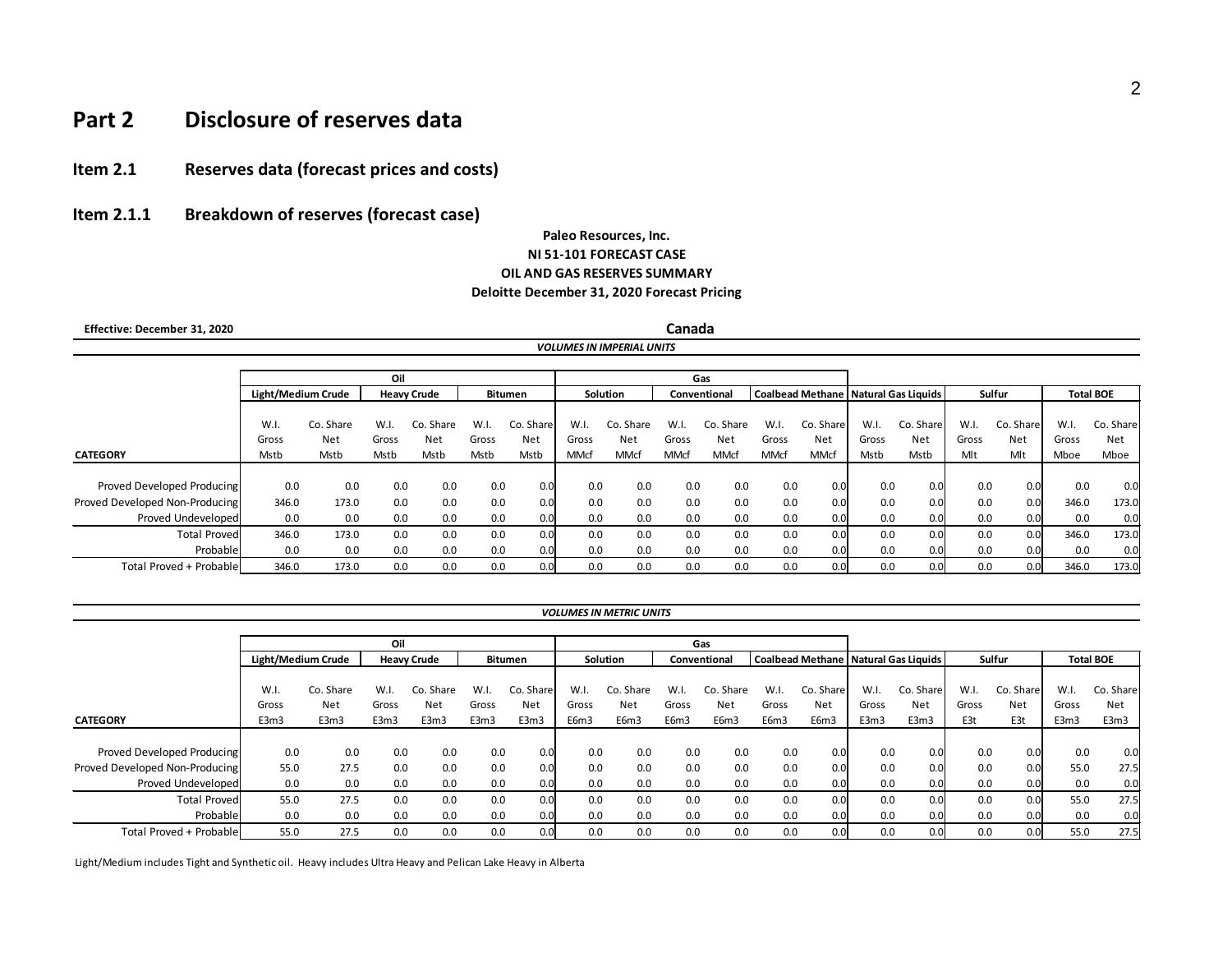## **OIL AND GAS RESERVES SUMMARY Paleo Resources, Inc. NI 51-101 FORECAST CASE Deloitte December 31, 2020 Forecast Pricing**

*VOLUMES IN IMPERIAL UNITS*

 **Effective: December 31, 2020**

**United States**

|                                |                    |           | Oil   |                  |       |           | Gas                      |             |             |             |             |                                                  |       |           |       |                  |       |           |
|--------------------------------|--------------------|-----------|-------|------------------|-------|-----------|--------------------------|-------------|-------------|-------------|-------------|--------------------------------------------------|-------|-----------|-------|------------------|-------|-----------|
|                                | Light/Medium Crude |           |       | <b>Tight Oil</b> |       | Bitumen   | Solution<br>Conventional |             |             |             |             | Coalbead Methane   Natural Gas Liquids<br>Sulfur |       |           |       | <b>Total BOE</b> |       |           |
|                                |                    |           |       |                  |       |           |                          |             |             |             |             |                                                  |       |           |       |                  |       |           |
|                                | W.I.               | Co. Share | W.I   | Co. Share        | W.I.  | Co. Share | W.I.                     | Co. Share   | W.I.        | Co. Share   | W.I.        | Co. Share                                        | W.I.  | Co. Share | W.I.  | Co. Share        | W.I   | Co. Share |
|                                | Gross              | Net       | Gross | Net              | Gross | Net       | Gross                    | Net         | Gross       | <b>Net</b>  | Gross       | Net                                              | Gross | Net       | Gross | Net              | Gross | Net       |
| <b>CATEGORY</b>                | Mstb               | Mstb      | Mstb  | Mstb             | Mstb  | Mstb      | MMcf                     | <b>MMcf</b> | <b>MMcf</b> | <b>MMcf</b> | <b>MMcf</b> | <b>MMcf</b>                                      | Mstb  | Mstb      | Mlt   | Mlt              | Mboe  | Mboe      |
|                                |                    |           |       |                  |       |           |                          |             |             |             |             |                                                  |       |           |       |                  |       |           |
| Proved Developed Producing     | 0.0                | 0.0       | 0.0   | 0.0              | 0.0   | 0.0       | 0.0                      | 0.0         | 586.6       | 239.2       | 0.0         | 0.0                                              | 0.0   | 0.0       | 0.0   | 0.0              | 97.8  | 39.9      |
| Proved Developed Non-Producing | 0.0                | 0.0       | 0.0   | 0.0              | 0.0   | 0.0       | 0.0                      | 0.0         | 907.2       | 675.9       | 0.0         | 0.0                                              | 0.0   | 0.0       | 0.0   | 0.0              | 151.2 | 112.6     |
| Proved Undeveloped             | 0.0                | 0.0       | 0.0   | 0.0              | 0.0   | 0.0       | 0.0                      | 0.0         | 0.0         | 0.0         | 0.0         | 0. <sub>C</sub>                                  | 0.0   | 0.0       | 0.0   | 0.0              | 0.0   | 0.0       |
| <b>Total Proved</b>            | 0.0                | 0.0       | 0.0   | 0.0              | 0.0   | 0.0       | 0.0                      | 0.0         | 1,493.8     | 915.1       | 0.0         | 0.0                                              | 0.0   | 0.0       | 0.0   | 0.0              | 249.0 | 152.5     |
| Probable                       | 0.0                | 0.0       | 0.0   | 0.0              | 0.0   | 0.0       | 0.0                      | 0.0         | 0.0         | 0.0         | 0.0         | 0. <sub>C</sub>                                  | 0.0   | 0.0       | 0.0   | 0.0              | 0.0   | 0.0       |
| Total Proved + Probable        | 0.0                | 0.0       | 0.0   | 0.0              | 0.0   | 0.C       | 0.0                      | 0.0         | 1,493.8     | 915.1       | 0.0         | 0. <sub>C</sub>                                  | 0.0   | 0.0       | 0.0   | 0.0              | 249.0 | 152.5     |

#### *VOLUMES IN METRIC UNITS*

|                                | Oil                |                         |               |                     |                  |                  | Gas           |                          |               |                  |               |                                                 |               |                  |               |                  |               |                  |
|--------------------------------|--------------------|-------------------------|---------------|---------------------|------------------|------------------|---------------|--------------------------|---------------|------------------|---------------|-------------------------------------------------|---------------|------------------|---------------|------------------|---------------|------------------|
|                                | Light/Medium Crude |                         |               | <b>Tight Oil</b>    | <b>Bitumen</b>   |                  |               | Solution<br>Conventional |               |                  |               | <b>Coalbead Methane   Natural Gas Liquids  </b> |               | Sulfur           |               | <b>Total BOE</b> |               |                  |
|                                | W.I.<br>Gross      | Co. Share<br><b>Net</b> | W.I.<br>Gross | Share<br>Co.<br>Net | $W_{1}$<br>Gross | Co. Share<br>Net | W.I.<br>Gross | Co. Share<br>Net         | W.I.<br>Gross | Co. Share<br>Net | W.I.<br>Gross | Co. Share<br>Net                                | W.I.<br>Gross | Co. Share<br>Net | W.I.<br>Gross | Co. Share<br>Net | W.I.<br>Gross | Co. Share<br>Net |
| <b>CATEGORY</b>                | E3m3               | E3m3                    | E3m3          | E3m3                | E3m3             | E3m3             | E6m3          | E6m3                     | E6m3          | E6m3             | E6m3          | E6m3                                            | E3m3          | E3m3             | E3t           | E3t              | E3m3          | E3m3             |
|                                |                    |                         |               |                     |                  |                  |               |                          |               |                  |               |                                                 |               |                  |               |                  |               |                  |
| Proved Developed Producing     | 0.0                | 0.0                     | 0.0           | 0.0                 | 0.0              | 0.0              | 0.0           | 0.0                      | 16.6          | 6.8              | 0.0           | 0. <sub>C</sub>                                 | 0.0           | 0.0              | 0.0           | 0.0              | 15.5          | 6.3              |
| Proved Developed Non-Producing | 0.0                | 0.0                     | 0.0           | 0.0                 | 0.0              | 0.0              | 0.0           | 0.0                      | 25.7          | 19.1             | 0.0           | 0.0                                             | 0.0           | 0.0              | 0.0           | 0.0              | 24.0          | 17.9             |
| Proved Undeveloped             | 0.0                | 0.0                     | 0.0           | 0.0                 | 0.0              | 0.0              | 0.0           | 0.0                      | 0.0           | 0.0              | 0.0           | 0. <sub>C</sub>                                 | 0.0           | 0.0              | 0.0           | 0.0              | 0.0           | 0.0              |
| <b>Total Proved</b>            | 0.0                | 0.0                     | 0.0           | 0.0                 | 0.0              | 0.0              | 0.0           | 0.0                      | 42.3          | 25.9             | 0.0           | 0.0                                             | 0.0           | 0.0              | 0.0           | 0.0              | 39.6          | 24.2             |
| Probable                       | 0.0                | 0.0                     | 0.0           | 0.0                 | 0.0              | 0.0 <sub>l</sub> | 0.0           | 0.0                      | 0.0           | 0.0              | 0.0           | 0.0                                             | 0.0           | 0.0              | 0.0           | 0.0              | 0.0           | 0.0              |
| Total Proved + Probable        | 0.0                | 0.0                     | 0.0           | 0.0                 | 0.0              | 0.0              | 0.0           | 0.0                      | 42.3          | 25.9             | 0.0           | 0. <sub>C</sub>                                 | 0.0           | 0.0              | 0.0           | 0.0              | 39.6          | 24.2             |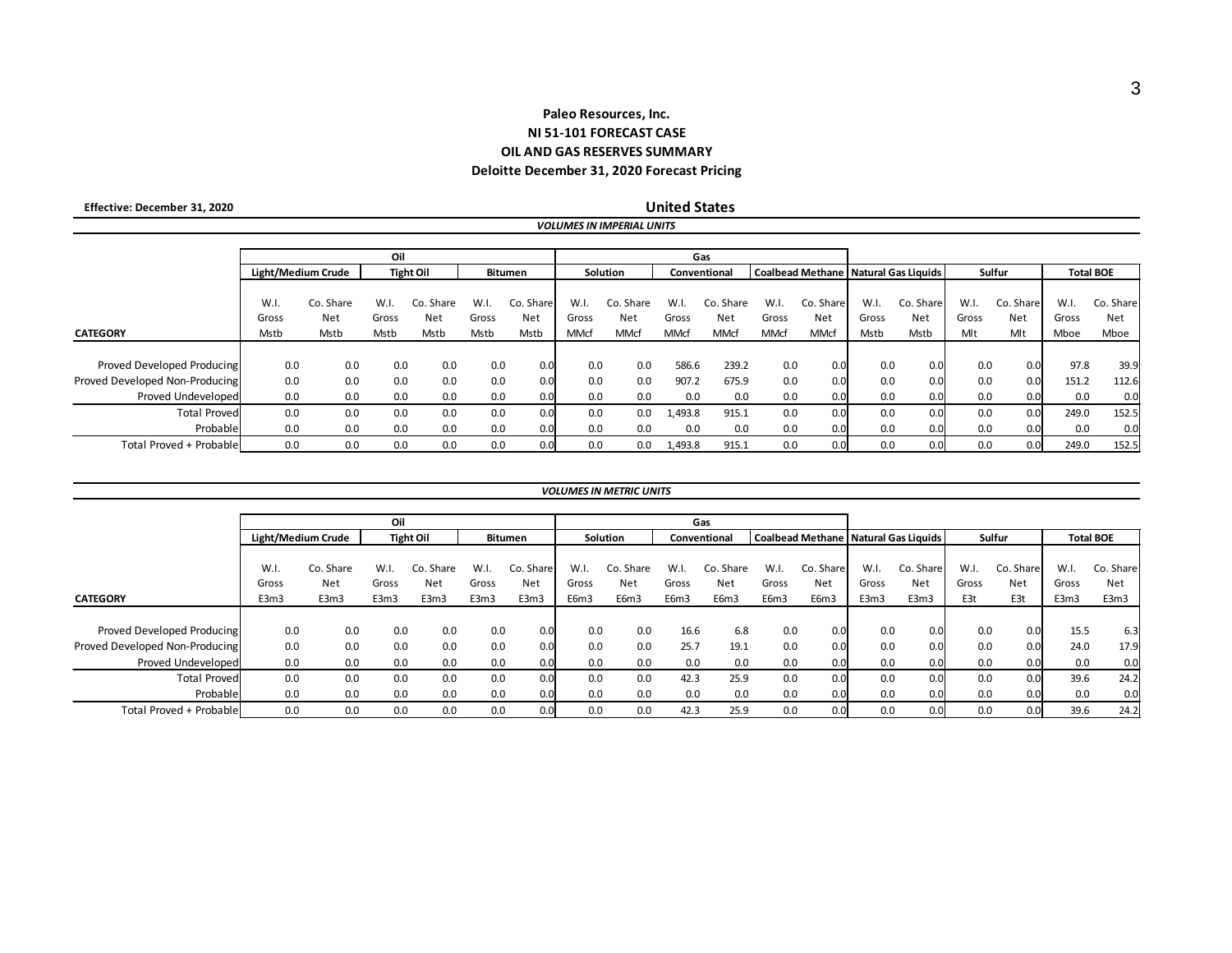# **Item 2.1.2 Net present value of future net revenue (forecast case)**

# **Paleo Resources, Inc. (CANADIAN DOLLARS) NI 51-101 FORECAST CASE SUMMARY OF NET PRESENT VALUE OF FUTURE NET REVENUE - WITH CORPORATE TAX POOLS Deloitte December 31, 2020 Forecast Pricing**

| Effective: December 31, 2019   |         |         |                            | Canada  |         |         |         |                           |         |         |                 |
|--------------------------------|---------|---------|----------------------------|---------|---------|---------|---------|---------------------------|---------|---------|-----------------|
|                                |         |         | <b>Before Income Taxes</b> |         |         |         |         | <b>After Income Taxes</b> |         |         |                 |
|                                | 0%      | 5%      | 10%                        | 15%     | 20%     | 0%      | 5%      | 10%                       | 15%     | 20%     | <b>10% BTAX</b> |
| <b>RESERVES CATEGORY</b>       | M\$     | M\$     | M\$                        | M\$     | M\$     | M\$     | M\$     | M\$                       | M\$     | M\$     | $$/$ boe*       |
| Proved Developed Producing     | 0.0     | 0.0     | 0.0                        | 0.0     | 0.0     | 0.0     | 0.0     | 0.0                       | 0.0     | 0.0     | 0.00            |
| Proved Developed Non-Producing | 8,506.7 | 7,527.3 | 6,687.7                    | 5,965.1 | 5,340.4 | 6,720.3 | 5,986.8 | 5,353.2                   | 4,803.8 | 4,325.7 | 38.66           |
| Proved Undeveloped             | 0.0     | 0.0     | 0.0                        | 0.0     | 0.0     | 0.0     | 0.0     | 0.0                       | 0.0     | 0.0     | 0.00            |
| <b>Total Provedl</b>           | 8.506.7 | 7.527.3 | 6.687.7                    | 5,965.1 | 5,340.4 | 6,720.3 | 5,986.8 | 5,353.2                   | 4,803.8 | 4,325.7 | 38.66           |
| Probable                       | 0.0     | 0.0     | 0.0                        | 0.0     | 0.0     | 0.0     | 0.0     | 0.0                       | 0.0     | 0.0     | 0.00            |
| Total Proved + Probable        | 8,506.7 | 7,527.3 | 6,687.7                    | 5,965.1 | 5,340.4 | 6,720.3 | 5,986.8 | 5,353.2                   | 4,803.8 | 4,325.7 | 38.66           |

 **Effective: December 31, 2019**

**United States**

|                                |       |       | <b>Before Income Taxes</b> |       |                  |         |         |                 |       |       |          |
|--------------------------------|-------|-------|----------------------------|-------|------------------|---------|---------|-----------------|-------|-------|----------|
|                                | 0%    | 5%    | 10%                        | 15%   | 20%              | 0%      | 20%     | <b>10% BTAX</b> |       |       |          |
| <b>RESERVES CATEGORY</b>       | M\$   | M\$   | M\$                        | M\$   | M\$              | M\$     | M\$     | M\$             | M\$   | M\$   | \$/Mcfe* |
| Proved Developed Producing     | 320.7 | 308.6 | 297.1                      | 286.2 | 275.8            | 639.2   | 592.2   | 550.4           | 513.1 | 479.6 | 1.24     |
| Proved Developed Non-Producing | 654.6 | 574.9 | 798.4                      | 444.4 | 390.9            | 517.2   | 457.5   | 404.9           | 358.4 | 317.3 | 1.18     |
| Proved Undeveloped             | 0.0   | 0.0   | 0.0                        | 0.0   | 0.0              | 0.0     | 0.0     | 0.0             | 0.0   | 0.0   | 0.00     |
| Total Provedl                  | 975.3 | 883.5 | 1.095.5                    | 730.5 | 666.6            | 1,156.3 | 1.049.7 | 955.3           | 871.5 | 796.9 | 1.20     |
| Probable                       | 0.0   | 0.0   | 0.0                        | 0.0   | 0.0 <sub>l</sub> | 0.0     | 0.0     | 0.0             | 0.0   | 0.0   | 0.00     |
| Total Proved + Probable        | 975.3 | 883.5 | 1.095.5                    | 730.5 | 666.6            | 1,156.3 | 1.049.7 | 955.3           | 871.5 | 796.9 | 1.20     |

**\* The unit values are based on net reserves volumes**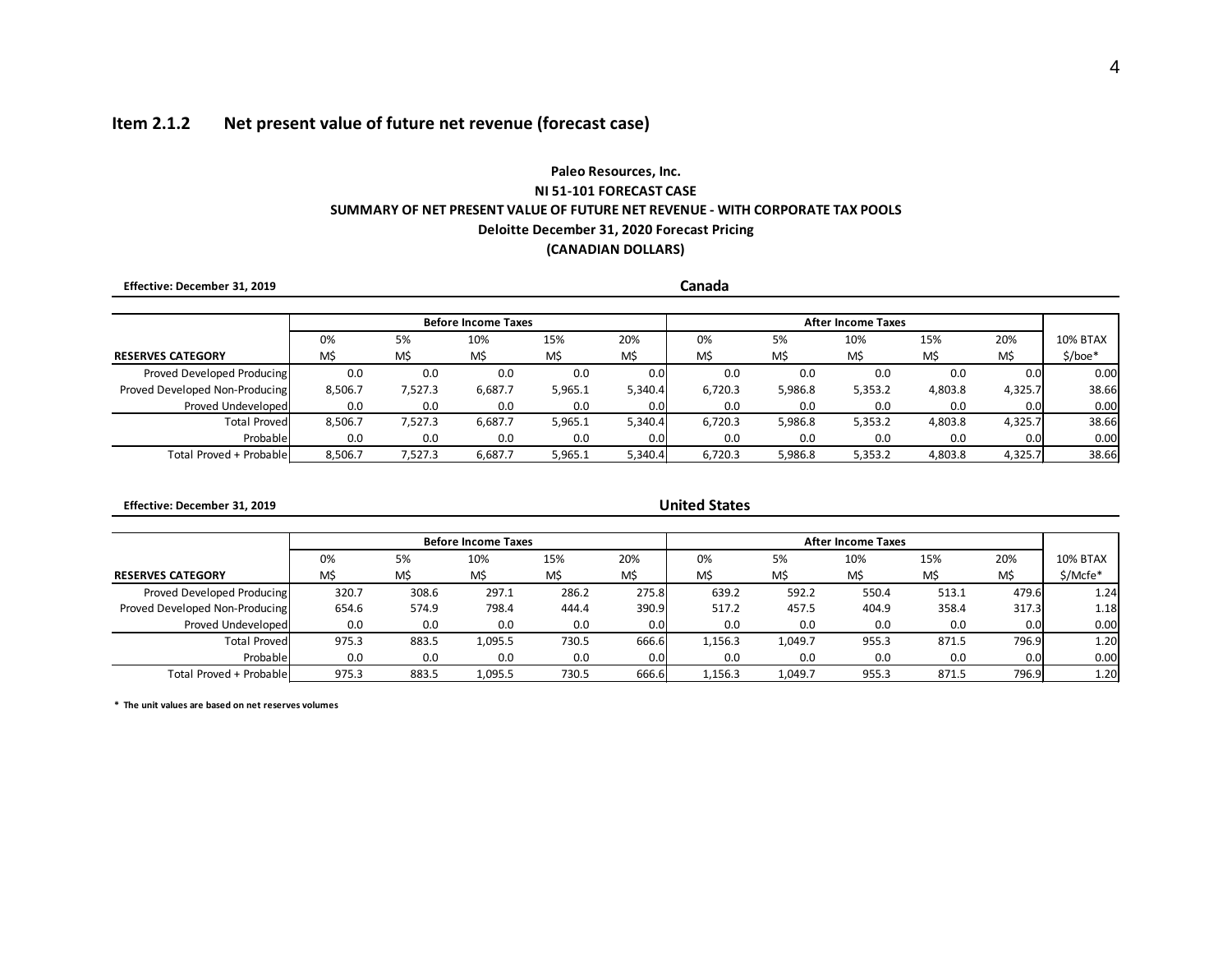# **Item 2.1.3 Additional information concerning future net revenue (forecast case)**

# **(CANADIAN DOLLARS) Paleo Resources, Inc. NI 51-101 FORECAST CASE TOTAL FUTURE NET REVENUE – WITH CORPORATE TAX POOLS Deloitte December 31, 2020 Forecast Pricing**

| Effective: December 31, 2020   |          |                  |                  |            | Canada |                              |                     |                      |
|--------------------------------|----------|------------------|------------------|------------|--------|------------------------------|---------------------|----------------------|
|                                |          |                  |                  |            | Well   | <b>Future Net</b><br>Revenue |                     | <b>Future Net</b>    |
|                                |          |                  | <b>Operating</b> | Investment |        | Abandonment Before Income    |                     | <b>Revenue After</b> |
| <b>RESERVES CATEGORY</b>       | Revenue  | <b>Royalties</b> | Costs            | Costs      | Costs  | Tax                          | <b>Income Taxes</b> | <b>Income Tax</b>    |
|                                | M\$      | M\$              | M\$              | M\$        | M\$    | M\$                          | M\$                 | M\$                  |
| Proved Developed Producing     | 0.0      | 0.0              | 0.0              | 0.0        | 0.0    | 0.0                          | 0.0                 | 0.0                  |
| Proved Developed Non-Producing | 11,554.0 | 2,126.0          | 411.0            | 64.9       | 445.3  | 8,506.8                      | 0.0                 | 8,506.8              |
| Proved Undeveloped             | 0.0      | 0.0              | 0.0              | 0.0        | 0.0    | 0.0                          | 0.0                 | 0.0                  |
| <b>Total Proved</b>            | 11,554.0 | 2.126.0          | 411.0            | 64.9       | 445.3  | 8.506.8                      | 0.0                 | 8,506.8              |
| Probable                       | 0.0      | 0.0              | 0.0              | 0.0        | 0.0    | 0.0                          | 0.0                 | 0.0                  |
| Total Proved + Probable        | 11.554.0 | 2.126.0          | 411.0            | 64.9       | 445.3  | 8.506.8                      | 0.0                 | 8.506.8              |

| Effective: December 31, 2020   |         |                  |           |            | <b>United States</b> |                           |                     |                      |
|--------------------------------|---------|------------------|-----------|------------|----------------------|---------------------------|---------------------|----------------------|
|                                |         |                  |           |            |                      | <b>Future Net</b>         |                     |                      |
|                                |         |                  |           |            | Well                 | Revenue                   |                     | <b>Future Net</b>    |
|                                |         |                  | Operating | Investment |                      | Abandonment Before Income |                     | <b>Revenue After</b> |
| <b>RESERVES CATEGORY</b>       | Revenue | <b>Royalties</b> | Costs     | Costs      | Costs                | Tax                       | <b>Income Taxes</b> | <b>Income Tax</b>    |
|                                | M\$     | M\$              | M\$       | M\$        | M\$                  | M\$                       | M\$                 | M\$                  |
| Proved Developed Producing     | 812.2   | 255.6            | 202.2     | 0.0        | 33.9                 | 320.7                     | 7.0                 | 313.6                |
| Proved Developed Non-Producing | 2,347.9 | 745.1            | 345.7     | 367.6      | 234.9                | 654.6                     | 155.1               | 499.5                |
| Proved Undeveloped             | 0.0     | 0.0              | 0.0       | 0.0        | 0.0                  | 0.0                       | 0.0                 | 0.0                  |
| <b>Total Proved</b>            | 3,160.2 | 1,000.7          | 547.8     | 367.6      | 268.8                | 975.3                     | 162.2               | 813.1                |
| Probable                       | 0.0     | 0.0              | 0.0       | 0.0        | 0.0                  | 0.0                       | 0.0                 | 0.0                  |
| Total Proved + Probable        | 3.160.2 | 1,000.7          | 547.8     | 367.6      | 268.8                | 975.3                     | 162.2               | 813.1                |

Royalties for the United States include freehold royalties, production taxes and ad valorem taxes.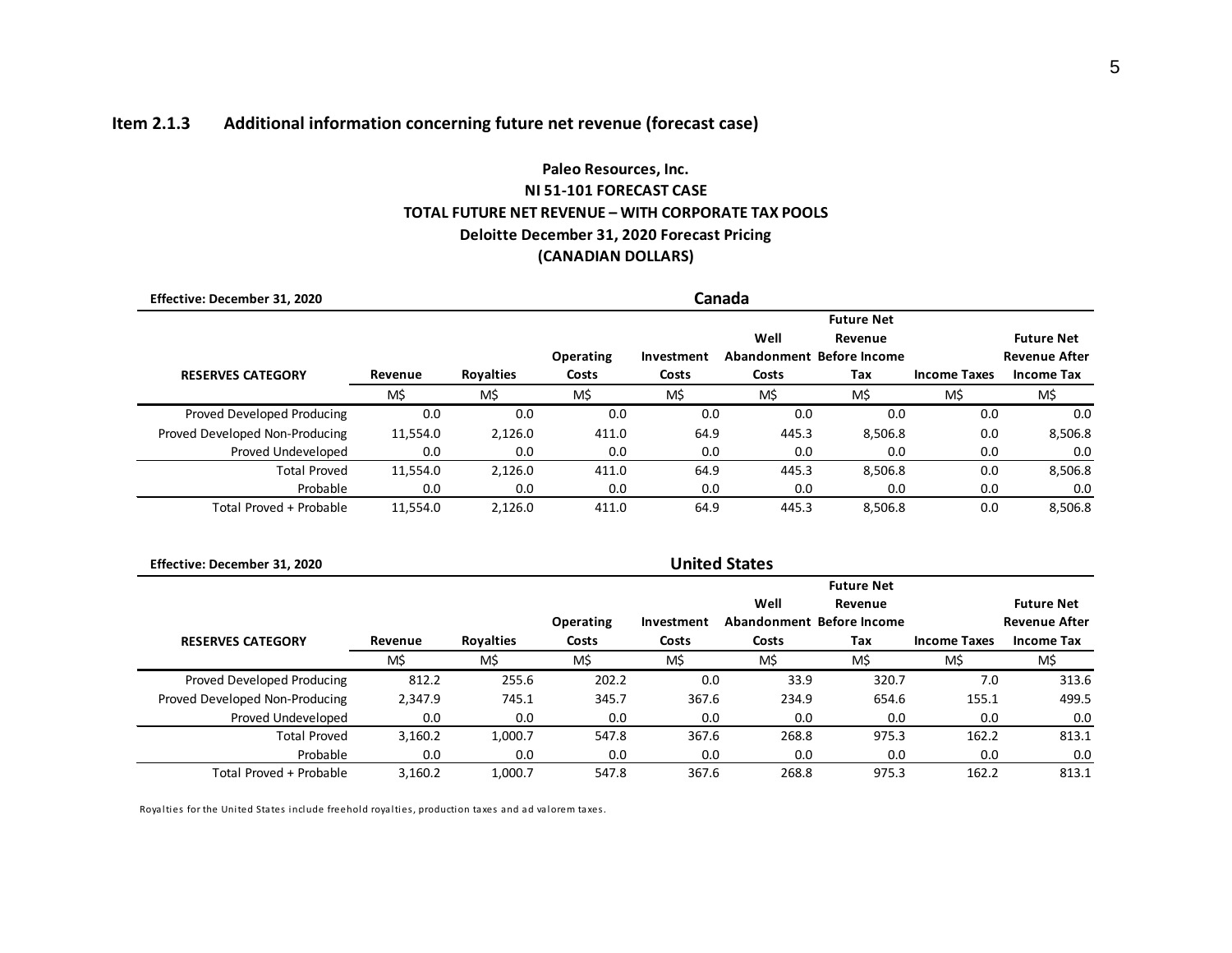#### **(Canadian Dollars) Paleo Resources, Inc. NI 51-101 FORECAST CASE FUTURE NET REVENUE BY PRODUCT TYPE Deloitte December 31, 2020 Forecast Pricing**

 **Effective: December 31, 2020 Btax NPV @ 10% Unit Value M\$ \$/boe TOTAL PROVED** Light and Medium Crude Oil (including solution gas and by-products) example and by-products from oil wells and the G687.7 38.66<br>Conventional Natural Gas (including by-products but excluding solution and gas and by-products Conventional Natural Gas (including by-products but excluding solution and gas and by-products from oil wells) 0.0 0.00 **Total** 6,687.7 38.66 **TOTAL PROVED + PROBABLE** Light and Medium Crude Oil (including solution gas and by-products) 6,687.7 38.66 Conventional Natural Gas (including by-products but excluding solution and gas and by-products from oil wells) 0.0 0.00 0.00 **Total** 6,687.7 38.66  **Effective: December 31, 2020 Btax NPV @ 10% Unit Value M\$ \$/Mcfe United States Canada**

|                                                                                                                | <b>IVI</b> | <b>SIMCLE</b> |
|----------------------------------------------------------------------------------------------------------------|------------|---------------|
| <b>TOTAL PROVED</b>                                                                                            |            |               |
| Tight Oil (including solution gas and by-products)                                                             | 0.0        | 0.00          |
| Conventional Natural Gas (including by-products but excluding solution and gas and by-products from oil wells) | 802.4      | 1.20          |
| Total                                                                                                          | 802.4      | 1.20          |
| <b>TOTAL PROVED + PROBABLE</b>                                                                                 |            |               |
| Tight Oil (including solution gas and by-products)                                                             | 0.0        | 0.00          |
| Conventional Natural Gas (including by-products but excluding solution and gas and by-products from oil wells) | 802.4      | 1.20          |
| Total                                                                                                          | 802.4      | 1.20          |

# **Item 2.2 Supplemental disclosure of reserves data (constant prices and costs)**

No supplemental disclosure using Constant Prices and Costs has been made.

# **Part 3 Pricing assumptions**

# **Item 3.1 Constant prices used in estimates**

Supplemental constant price estimates are not reported.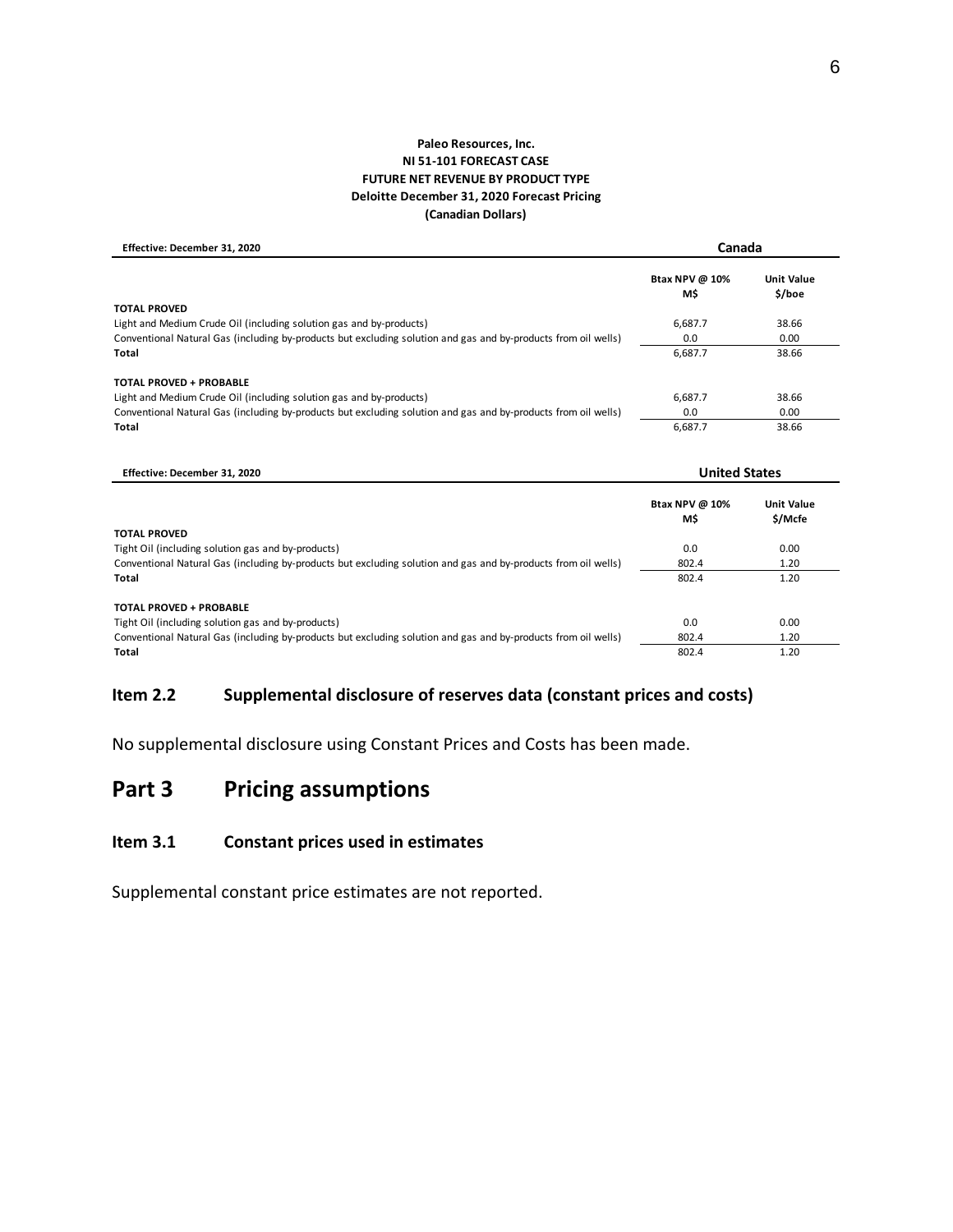## **Item 3.2 Forecast prices used in estimates**

|                |                      |       |                     |                   | Crude Oil Pricing        |                          |                  |                          |                                 |         | <b>Natural Gas Liquids Pricing</b> |                 |                          | <b>Natural Gas Pricing</b> |                          |                 |               |              |              | Sulphur           |
|----------------|----------------------|-------|---------------------|-------------------|--------------------------|--------------------------|------------------|--------------------------|---------------------------------|---------|------------------------------------|-----------------|--------------------------|----------------------------|--------------------------|-----------------|---------------|--------------|--------------|-------------------|
|                |                      |       |                     |                   |                          |                          |                  |                          |                                 |         | <b>Edmonton Par Prices</b>         |                 |                          |                            |                          |                 |               |              |              |                   |
|                |                      |       |                     |                   |                          |                          |                  |                          |                                 |         |                                    |                 |                          | Alberta                    | Alberta                  | Alberta         | B.C.          |              |              |                   |
|                |                      |       |                     |                   | WTI at                   | WTI at                   |                  |                          | <b>WCS</b>                      |         |                                    |                 |                          | Reference                  | <b>AECO</b>              | <b>AECO</b>     | <b>Direct</b> | <b>NYMEX</b> | <b>NYMEX</b> |                   |
|                |                      |       |                     |                   | Cushing                  | Cushing                  |                  |                          | Edmonton Edmonton 20.5 Deg. API |         |                                    |                 | Pentanes +               | Average                    | Average                  | Average         | <b>Stn. 2</b> | Henry        | Henry        | Alberta           |
|                |                      | Price | Cost                | <b>CAD to USD</b> | Oklahoma                 | Oklahoma                 | <b>City Gate</b> | <b>City Gate</b>         | Hardisty                        |         | Ethane Propane Butane              |                 | Condensate               | Price                      | Price                    | Price           | <b>Sales</b>  | Hub          | Hub          | <b>Plant Gate</b> |
|                |                      |       | Inflation Inflation | Exchange          | US\$/bbl                 | US\$/bbl                 | C\$/bbl          | C\$/bbl                  | C\$/bbl                         | C\$/bbl |                                    | C\$/bbl C\$/bbl | C\$/bbl                  | C\$/mcf                    | C\$/mcf                  | C\$/mcf         | C\$/mcf       | US\$/Mcf     | US\$/Mcf     | C\$/It            |
|                |                      | Rate  | Rate                | Rate              | Real                     | Current                  | Real             | Current                  | Current                         | Current | <b>Current Current</b>             |                 | Current                  | Current                    | Real                     | Current Current |               | Real         | Current      | Current           |
| н              | 2010                 | 1.8%  | 1.8%                | 0.971             | \$94.66                  | \$79.40                  | \$92.76          | \$77.80                  | \$67.22                         | \$11.53 | \$45.19                            | \$68.79         | \$84.02                  | \$3.76                     | \$4.78                   | \$4.01          | \$4.01        | \$5.23       | \$4.39       | \$56.94           |
| j.             | 2011                 | 2.9%  | 2.9%                | 1.012             | \$111.14                 | \$94.88                  | \$111.90         | \$95.54                  | \$77.12                         | \$10.30 | \$52.41                            | \$86.98         | \$105.24                 | \$3.46                     | \$4.25                   | \$3.63          | \$3.34        | \$4.69       | \$4.00       | \$101.60          |
| s              | 2012                 | 1.5%  | 1.5%                | 1.001             | \$107.02                 | \$94.11                  | \$98.44          | \$86.57                  | \$73.10                         | \$6.73  | \$30.80                            | \$75.47         | \$99.67                  | \$2.25                     | \$2.72                   | \$2.39          | \$2.29        | \$3.13       | \$2.75       | \$126.81          |
| t              | 2013                 | 0.9%  | 0.9%                | 0.972             | \$109.64                 | \$97.91                  | \$104.55         | \$93.36                  | \$74.97                         | \$8.68  | \$38.54                            | \$77.44         | \$103.52                 | \$2.98                     | \$3.55                   | \$3.17          | \$3.11        | \$4.18       | \$3.73       | \$62.17           |
| $\Omega$       | 2014                 | 1.9%  | 1.9%                | 0.906             | \$103.46                 | \$93.26                  | \$104.27         | \$94.00                  | \$81.06                         | \$12.46 | \$42.93                            | \$59.43         | \$101.47                 | \$4.22                     | \$5.00                   | \$4.50          | \$4.16        | \$4.87       | \$4.39       | \$88.99           |
| <b>r</b>       | 2015                 | 1.1%  | 1.1%                | 0.783             | \$52.98                  | \$48.69                  | \$62.02          | \$57.00                  | \$44.80                         | \$7.49  | \$5.35                             | \$33.70         | \$55.15                  | \$2.56                     | \$2.93                   | \$2.69          | \$1.81        | \$2.86       | \$2.63       | \$107.45          |
|                | 2016                 | 1.4%  | 1.4%                | 0.755             | \$46.43                  | \$43.15                  | \$56.18          | \$52.22                  | \$38.90                         | \$6.04  | \$8.71                             | \$31.45         | \$52.43                  | \$1.93                     | \$2.32                   | \$2.16          | \$1.75        | \$2.71       | \$2.52       | \$45.40           |
| c.             | 2017                 | 1.6%  | 1.6%                | 0.771             | \$53.96                  | \$50.88                  | \$65.62          | \$61.88                  | \$50.53                         | \$6.11  | \$27.92                            | \$40.98         | \$63.65                  | \$2.13                     | \$2.32                   | \$2.19          | \$1.56        | \$3.17       | \$2.99       | \$41.85           |
| a              | 2018                 | 2.3%  | 2.3%                | 0.772             | \$67.76                  | \$64.94                  | \$72.10          | \$69.10                  | \$49.68                         | \$6.90  | \$29.76                            | \$46.17         | \$75.74                  | \$1.36                     | \$1.61                   | \$1.54          | \$1.26        | \$3.30       | \$3.17       | \$89.25           |
| -1             | 2019                 | 1.9%  | 1.9%                | 0.754             | \$58.11                  | \$56.98                  | \$70.39          | \$69.02                  | \$58.75                         | \$5.00  | \$15.82                            | \$21.40         | \$67.57                  | \$1.48                     | \$1.85                   | \$1.81          | \$1.02        | \$2.62       | \$2.57       | \$37.54           |
| $\overline{2}$ | 12 Mths F            | 0.8%  | 0.8%                | 0.746             | \$39.09                  | \$39.09                  | \$45.91          | \$45.91                  | \$35.20                         | \$6.22  | \$14.60                            | \$20.38         | \$46.51                  | \$2.00                     | \$2.25                   | \$2.25          | \$2.20        | \$2.03       | \$2.03       | \$2.57            |
| $\mathbf{o}$   | <b>O Mths F</b> 0.0% |       | 0.0%                | $\sim$            | $\overline{\phantom{a}}$ | $\overline{\phantom{a}}$ | $\sim$           | $\overline{\phantom{a}}$ | $\overline{\phantom{a}}$        | $\sim$  |                                    | $\sim$          | $\overline{\phantom{a}}$ | $\sim$                     | $\overline{\phantom{a}}$ | $\sim$          | $\sim$        | $\sim$       | $\sim$       |                   |
| $\overline{2}$ |                      |       |                     |                   |                          |                          |                  |                          |                                 |         |                                    |                 |                          |                            |                          |                 |               |              |              |                   |
| O              | Avg.                 | N/A   | N/A                 | 0.746             | \$39.09                  | \$39.09                  | \$45.91          | \$45.91                  | \$35.20                         | \$6.22  | \$14.60                            | \$20.38         | \$46.51                  | \$2.00                     | \$2.25                   | \$2.25          | \$2.20        | \$2.03       | \$2.03       | \$2.57            |
| F              | 2021                 | 0.0%  | 0.0%                | 0.770             | \$46.00                  | \$46.00                  | \$53.25          | \$53.25                  | \$42.85                         | \$7.30  | \$18.65                            | \$23.95         | \$53.25                  | \$2.40                     | \$2.65                   | \$2.65          | \$2.65        | \$2.70       | \$2.70       | \$10.00           |
| $\mathbf{o}$   | 2022                 | 2.0%  | 2.0%                | 0.780             | \$53.00                  | \$54.05                  | \$61.55          | \$62.80                  | \$49.65                         | \$7.45  | \$28.25                            | \$34.55         | \$62.80                  | \$2.45                     | \$2.65                   | \$2.70          | \$2.70        | \$2.80       | \$2.85       | \$30.60           |
| <b>r</b>       | 2023                 | 2.0%  | 2.0%                | 0.800             | \$57.50                  | \$59.80                  | \$65.65          | \$68.30                  | \$55.30                         | \$7.60  | \$30.75                            | \$44.35         | \$68.30                  | \$2.50                     | \$2.65                   | \$2.75          | \$2.75        | \$2.90       | \$3.00       | \$31.20           |
| e              | 2024                 | 2.0%  | 2.0%                | 0.800             | \$57.50                  | \$61.00                  | \$65.65          | \$69.65                  | \$56.40                         | \$7.75  | \$31.35                            | \$45.25         | \$69.65                  | \$2.55                     | \$2.65                   | \$2.80          | \$2.80        | \$2.90       | \$3.10       | \$31.85           |
| c.             | 2025                 | 2.0%  | 2.0%                | 0.800             | \$57.50                  | \$62.25                  | \$65.65          | \$71.05                  | \$57.55                         | \$7.90  | \$32.00                            | \$46.15         | \$71.05                  | \$2.60                     | \$2.65                   | \$2.85          | \$2.85        | \$2.90       | \$3.15       | \$32.45           |
| a              | 2026                 | 2.0%  | 2.0%                | 0.800             | \$57.50                  | \$63.50                  | \$65.65          | \$72.50                  | \$58.70                         | \$8.05  | \$32.65                            | \$47.10         | \$72.50                  | \$2.65                     | \$2.65                   | \$2.95          | \$2.95        | \$2.90       | \$3.20       | \$33.10           |
| s              | 2027                 | 2.0%  | 2.0%                | 0.800             | \$57.50                  | \$64.75                  | \$65.65          | \$73.95                  | \$59.85                         | \$8.20  | \$33.30                            | \$48.05         | \$73.95                  | \$2.70                     | \$2.65                   | \$3.00          | \$3.00        | \$2.90       | \$3.25       | \$33.80           |
| $\mathbf{t}$   | 2028                 | 2.0%  | 2.0%                | 0.800             | \$57.50                  | \$66.05                  | \$65.65          | \$75.40                  | \$61.05                         | \$8.40  | \$33.95                            | \$49.00         | \$75.40                  | \$2.75                     | \$2.65                   | \$3.05          | \$3.05        | \$2.90       | \$3.35       | \$34.45           |
|                | 2029                 | 2.0%  | 2.0%                | 0.800             | \$57.50                  | \$67.35                  | \$65.65          | \$76.90                  | \$62.25                         | \$8.55  | \$34.60                            | \$49.95         | \$76.90                  | \$2.80                     | \$2.65                   | \$3.10          | \$3.10        | \$2.90       | \$3.40       | \$35.15           |
|                | 2030                 | 2.0%  | 2.0%                | 0.800             | \$57.50                  | \$68.70                  | \$65.65          | \$78.45                  | \$63.50                         | \$8.70  | \$35.30                            | \$50.95         | \$78.45                  | \$2.85                     | \$2.65                   | \$3.15          | \$3.15        | \$2.90       | \$3.45       | \$35.85           |
|                | 2031                 | 2.0%  | 2.0%                | 0.800             | \$57.50                  | \$70.10                  | \$65.65          | \$80.05                  | \$64.80                         | \$8.90  | \$36.00                            | \$52.00         | \$80.05                  | \$2.95                     | \$2.65                   | \$3.25          | \$3.25        | \$2.90       | \$3.55       | \$36.55           |
|                | 2032                 | 2.0%  | 2.0%                | 0.800             | \$57.50                  | \$71.50                  | \$65.65          | \$81.65                  | \$66.10                         | \$9.10  | \$36.75                            | \$53.05         | \$81.65                  | \$3.00                     | \$2.65                   | \$3.30          | \$3.30        | \$2.90       | \$3.60       | \$37.30           |
|                | 2033                 | 2.0%  | 2.0%                | 0.800             | \$57.50                  | \$72.90                  | \$65.65          | \$83.25                  | \$67.40                         | \$9.25  | \$37.50                            | \$54.10         | \$83.25                  | \$3.05                     | \$2.65                   | \$3.35          | \$3.35        | \$2.90       | \$3.70       | \$38.05           |
|                | 2034                 | 2.0%  | 2.0%                | 0.800             | \$57.50                  | \$74.40                  | \$65.65          | \$84.95                  | \$68.75                         | \$9.45  | \$38.25                            | \$55.15         | \$84.95                  | \$3.10                     | \$2.65                   | \$3.45          | \$3.45        | \$2.90       | \$3.75       | \$38.80           |
|                | 2035                 | 2.0%  | 2.0%                | 0.800             | \$57.50                  | \$75.85                  | \$65.65          | \$86.60                  | \$70.15                         | \$9.65  | \$39.00                            | \$56.30         | \$86.60                  | \$3.15                     | \$2.65                   | \$3.50          | \$3.50        | \$2.90       | \$3.85       | \$39.60           |
|                | 2036                 | 2.0%  | 2.0%                | 0.800             | \$57.50                  | \$77.40                  | \$65.65          | \$88.35                  | \$71.55                         | \$9.80  | \$39.75                            | \$57.40         | \$88.35                  | \$3.25                     | \$2.65                   | \$3.55          | \$3.55        | \$2.90       | \$3.90       | \$40.40           |
|                | 2037                 | 2.0%  | 2.0%                | 0.800             | \$57.50                  | \$78.95                  | \$65.65          | \$90.10                  | \$72.95                         | \$10.00 | \$40.55                            | \$58.55         | \$90.10                  | \$3.30                     | \$2.65                   | \$3.65          | \$3.65        | \$2.90       | \$4.00       | \$41.20           |
|                | 2038                 | 2.0%  | 2.0%                | 0.800             | \$57.50                  | \$80.50                  | \$65.65          | \$91.95                  | \$74.40                         | \$10.20 | \$41.40                            | \$59.70         | \$91.95                  | \$3.35                     | \$2.65                   | \$3.70          | \$3.70        | \$2.90       | \$4.05       | \$42.00           |
|                | 2039                 | 2.0%  | 2.0%                | 0.800             | \$57.50                  | \$82.10                  | \$65.65          | \$93.75                  | \$75.90                         | \$10.45 | \$42.20                            | \$60.90         | \$93.75                  | \$3.45                     | \$2.65                   | \$3.80          | \$3.80        | \$2.90       | \$4.15       | \$42.85           |
|                | 2040                 | 2.0%  | 2.0%                | 0.800             | \$57.50                  | \$83.75                  | \$65.65          | \$95.65                  | \$77.45                         | \$10.65 | \$43.05                            | \$62.15         | \$95.65                  | \$3.50                     | \$2.65                   | \$3.85          | \$3.85        | \$2.90       | \$4.20       | \$43.70           |
|                | 2040+                | 2.0%  | 2.0%                | 0.800             | 0.0%                     | 2.0%                     | 0.0%             | 2.0%                     | 2.0%                            | 2.0%    | 2.0%                               | 2.0%            | 2.0%                     | 2.0%                       | 0.0%                     | 2.0%            | 2.0%          | 0.0%         | 2.0%         | 2.0%              |

Forecast oil and gas prices are laid out in the Deloitte Price Forecast December 31, 2020 Table. Adjustments for oil differential and gas heating values are applied to these prices, as appropriate for each entity. Capital and operating costs are inflated.

Notes: - Data sources include: EIA, DOB, NRC, Flint Hills Resources, Alberta Government

- All prices are in Canadian dollars except WTI and NYMEX gas which are in U.S. dollars

- Edmonton city gate prices based on historical light oil par prices posted by the government of Alberta and Net Energy differential futures (40 Deg. API < 0.5% Sulphur)<br>- Natural Gas Liguid prices are forecasted at Edmont

- Real prices listed in 2020 dollars with no escalation considered

- Alberta gas prices, except AECO, include an average cost of service to the plant gate - NGL prices have been switched from a mix reference to a spec reference



Disclaimer - No representation or warranty of any kind (whether expressed or implied) is given by Deloitte LLP as to the accuracy, completeness, currency or fitness for any purpose of this document. As such, this document investment advice, nor a part of any advice on investment decisions. Accordingly, regardless of the form of action, whether in contract, tort or otherwise, and to the extent permitted by applicable law, Deloitte LLP accept responsibility for the consequences of any person acting or refraining from acting in reliance on this this price forecast in whole or in part. This price forecast is not for dissemination in the United States or for distr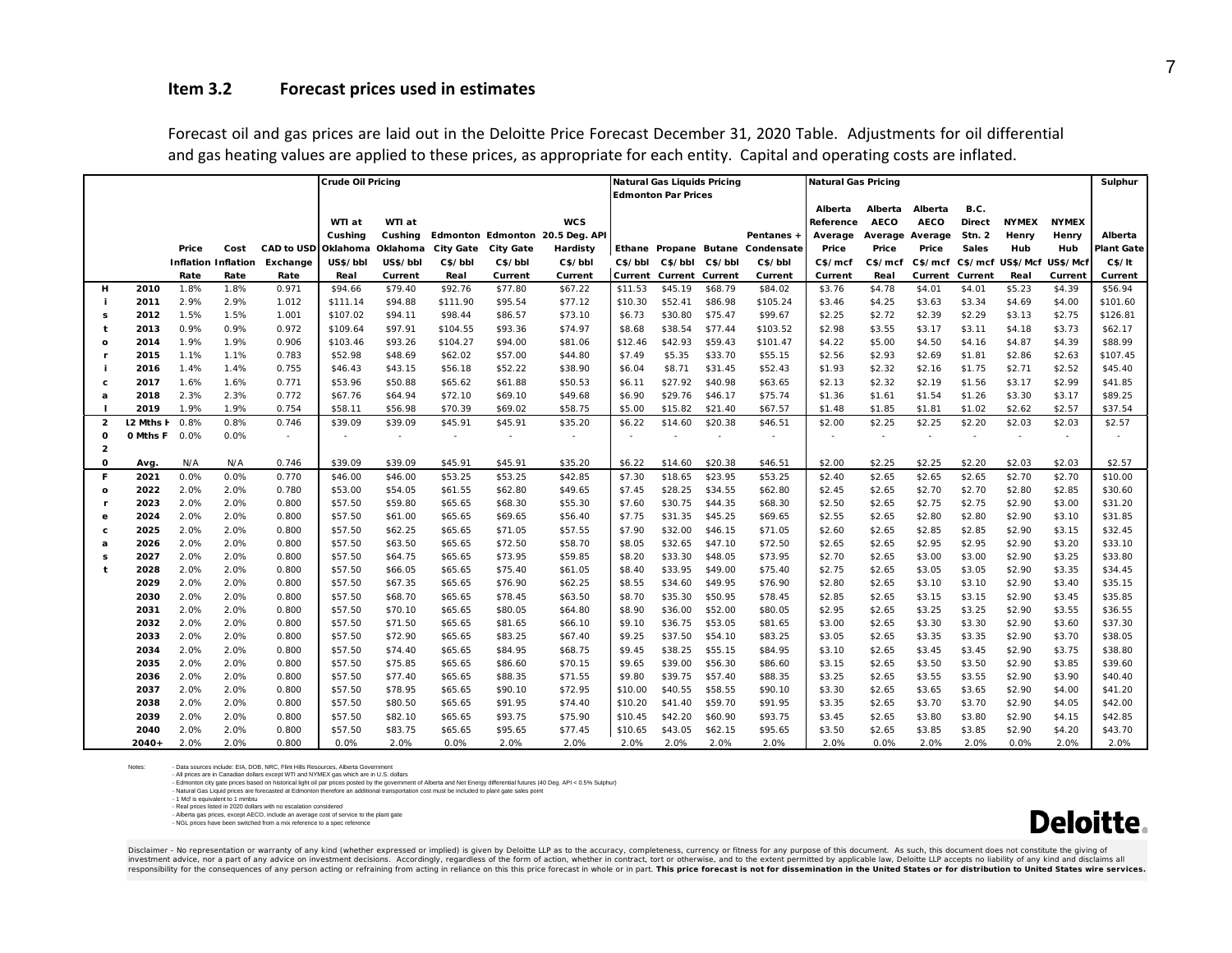# **Part 4 Reconciliation of changes in reserves**

## **Item 4.1 Reserves reconciliation**

 **Effective: December 31, 2020**

**Canada**

**Opening: Deloitte December 31, 2019 Forecast Pricing Closing: Deloitte December 31, 2020 Forecast Pricing**

|                                |               | Light & Medium Oil |                      |        | <b>Heavy Oil</b> |                      |        | <b>Conventional Gas</b> |                      | <b>Natural Gas Liquids</b> |          |                      |
|--------------------------------|---------------|--------------------|----------------------|--------|------------------|----------------------|--------|-------------------------|----------------------|----------------------------|----------|----------------------|
|                                | <b>Proved</b> | Probable           | Proved +<br>Probable | Proved | Probable         | Proved +<br>Probable | Proved | Probable                | Proved +<br>Probable | Proved                     | Probable | Proved +<br>Probable |
|                                | Mstb          | Mstb               | Mstb                 | Mstb   | Mstb             | Mstb                 | MMcf   | <b>MMcf</b>             | <b>MMcf</b>          | Mstb                       | Mstb     | Mstb                 |
| Opening Balance                | 346.0         | 0.0                | 346.0                | 0.0    | 0.0              | 0.0                  | 0.0    | 0.0                     | 0.0                  | 0.0                        | 0.0      | 0.0                  |
| Production                     | 0.0           | 0.0                | 0.0                  | 0.0    | 0.0              | 0.0                  | 0.0    | 0.0                     | 0.0                  | 0.0                        | 0.0      | 0.0                  |
| <b>Technical Revisions</b>     | 0.0           | 0.0                | 0.0                  | 0.0    | 0.0              | 0.0                  | 0.0    | 0.0                     | 0.0                  | 0.0                        | 0.0      | 0.0                  |
| Extensions & Improved Recovery | 0.0           | 0.0                | 0.0                  | 0.0    | 0.0              | 0.0                  | 0.0    | 0.0                     | 0.0                  | 0.0                        | 0.0      | 0.0                  |
| <b>Discoveries</b>             | 0.0           | 0.0                | 0.0                  | 0.0    | 0.0              | 0.0                  | 0.0    | 0.0                     | 0.0                  | 0.0                        | 0.0      | 0.0                  |
| Acquisitions                   | 0.0           | 0.0                | 0.0                  | 0.0    | 0.0              | 0.0                  | 0.0    | 0.0                     | 0.0                  | 0.0                        | 0.0      | 0.0                  |
| <b>Dispositions</b>            | 0.0           | 0.0                | 0.0                  | 0.0    | 0.0              | 0.0                  | 0.0    | 0.0                     | 0.0                  | 0.0                        | 0.0      | 0.0                  |
| Economic Factors               | 0.0           | 0.0                | 0.0                  | 0.0    | 0.0              | 0.0                  | 0.0    | 0.0                     | 0.0                  | 0.0                        | 0.0      | 0.0                  |
| Infill Drilling                | 0.0           | 0.0                | 0.0                  | 0.0    | 0.0              | 0.0                  | 0.0    | 0.0                     | 0.0                  | 0.0                        | 0.0      | 0.0                  |
| Closing Balance                | 346.0         | 0.0                | 346.0                | 0.0    | 0.0              | 0.0                  | 0.0    | 0.0                     | 0.0                  | 0.0                        | 0.0      | 0.0                  |

In the first half of 2019, the 1D0/15-22-039-26 was producing oil and gas and the gas was being processed to sell the natural gas liquids. The 1D0/15-22-039-26 was shut-in prior to Paleo Resources drilling the103/9-22-39-26 in 2019 and establishing the new oil/water contact in the Joffre Pool B. Paleo's plans are to use the 1D0/15-22-39-26 to reinject any gas produced in the field. Paleo has been waiting on the permit to be granted since 2019 YE, therefore no production has been commenced and no reserve estimates have been revised. Besides the new well (103/9-22-39-26), the 100/10/22-39-26 and 100/14-22-39-26 are available for production from the Joffre Pool B. Based on the results of the new well and recent volumetric calculations it was determined that only the new well and 100/14-22-39-26 would be necessary to recover the remaining reserves at this time. All of the recoverable remaining oil reserves have been classified as Proved.

Paleo owns and interest in two wells in the Joffre Pool C. However, at this time, any remaining reserves are uneconomic to recover. Both of these wells are scheduled to be plugged and abandoned; one in 2022 and the other in 2023.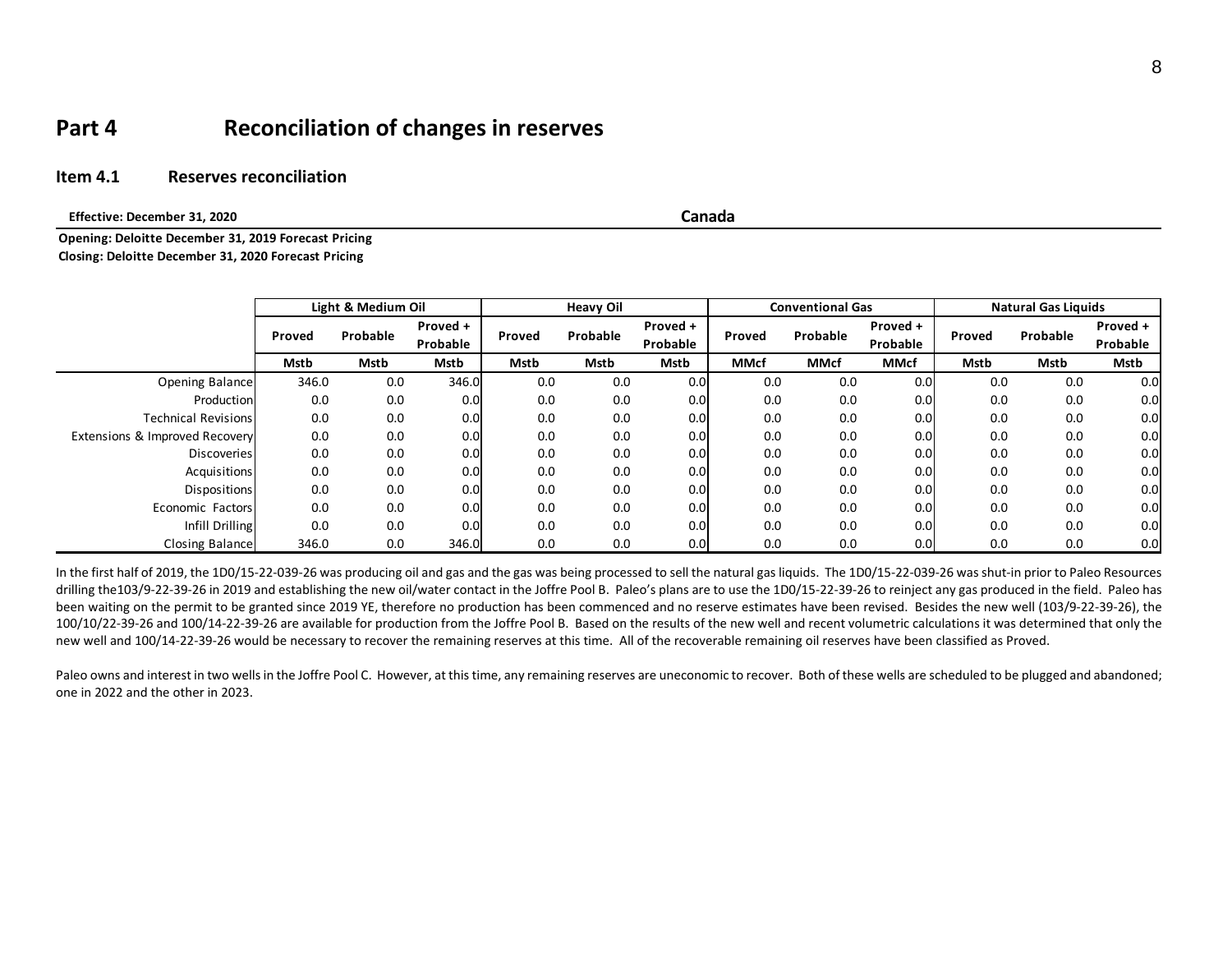#### **Effective: December 31, 2020**

## **United States**

#### **Opening: Deloitte December 31, 2019 Forecast Pricing Closing: Deloitte December 31, 2020 Forecast Pricing**

|                                |          | Light & Medium Oil |                      |        | <b>Heavy Oil</b> |                      |             | <b>Conventional Gas</b> |                      | <b>Natural Gas Liquids</b> |          |                      |
|--------------------------------|----------|--------------------|----------------------|--------|------------------|----------------------|-------------|-------------------------|----------------------|----------------------------|----------|----------------------|
|                                | Proved   | Probable           | Proved +<br>Probable | Proved | Probable         | Proved +<br>Probable | Proved      | Probable                | Proved +<br>Probable | Proved                     | Probable | Proved +<br>Probable |
|                                | Mstb     | Mstb               | Mstb                 | Mstb   | Mstb             | Mstb                 | <b>MMcf</b> | <b>MMcf</b>             | <b>MMcf</b>          | Mstb                       | Mstb     | Mstb                 |
| Opening Balance                | 295.0    | 502.7              | 797.7                | 0.0    | 0.0              | 0.0                  | 5,206.3     | 6,284.0                 | 11,490.3             | 0.0                        | 0.0      | 0.0                  |
| Production                     | 0.0      | 0.0                | 0.0                  | 0.0    | 0.0              | 0.0                  | $-195.0$    | 0.0                     | $-195.0$             | 0.0                        | 0.0      | 0.0                  |
| <b>Technical Revisions</b>     | 0.0      | 0.0                | 0.0                  | 0.0    | 0.0              | 0.0                  | $-95.8$     | 0.0                     | $-95.8$              | 0.0                        | 0.0      | 0.0 <sub>l</sub>     |
| Extensions & Improved Recovery | 0.0      | 0.0                | 0.0                  | 0.0    | 0.0              | 0.0                  | 0.0         | 0.0                     | 0.0                  | 0.0                        | 0.0      | 0.0                  |
| <b>Discoveries</b>             | 0.0      | 0.0                | 0.0                  | 0.0    | 0.0              | 0.0                  | 0.0         | 0.0                     | 0.0                  | 0.0                        | 0.0      | 0.0 <sub>l</sub>     |
| Acquisitions                   | 0.0      | 0.0                | 0.0                  | 0.0    | 0.0              | 0.0                  | 0.0         | 0.0                     | 0.0                  | 0.0                        | 0.0      | 0.0                  |
| Dispositions                   | $-295.0$ | $-502.7$           | $-797.7$             | 0.0    | 0.0              | 0.0                  | $-3,687.3$  | $-6,284.0$              | $-9,971.3$           | 0.0                        | 0.0      | 0.0 <sub>l</sub>     |
| Economic Factors               | 0.0      | 0.0                | 0.0                  | 0.0    | 0.0              | 0.0                  | 0.0         | 0.0                     | 0.0                  | 0.0                        | 0.0      | 0.0                  |
| Infill Drilling                | 0.0      | 0.0                | 0.0                  | 0.0    | 0.0              | 0.0                  | 0.0         | 0.0                     | 0.0                  | 0.0                        | 0.0      | 0.0                  |
| Closing Balance                | 0.0      | 0.0                | 0.0                  | 0.0    | 0.0              | 0.0                  | 1,228.3     | 0.0                     | 1,228.3              | 0.0                        | 0.0      | 0.0 <sub>l</sub>     |

Since December 31, 2018, the two Yegua producers, Raptor A#1 and the Raptor B#1, produced to the economic limit and are shut-in. The plan is to plug and abandon these two wells in 2022. The Ranger A#1 was brought on-line in late 2019 and continues to decline with only slight decrease in Technical Revision of gas reserves. The Jones 1 and Stampede A#1 are still awaiting pipeline hook-up and have no revisions in the reserves.

Paleo let all of the leases for the Woodbine property expire in 2020. Therefore all reserves previously assigned to these properties have been removed and have been included in the Dispositons category above. Since the leases expired, the Ben B Cain-WT Carter potential workover was eliminated and the well was scheduled to be plugged in 2022. Paleo is attempting to get new leases for the Woodbine properties.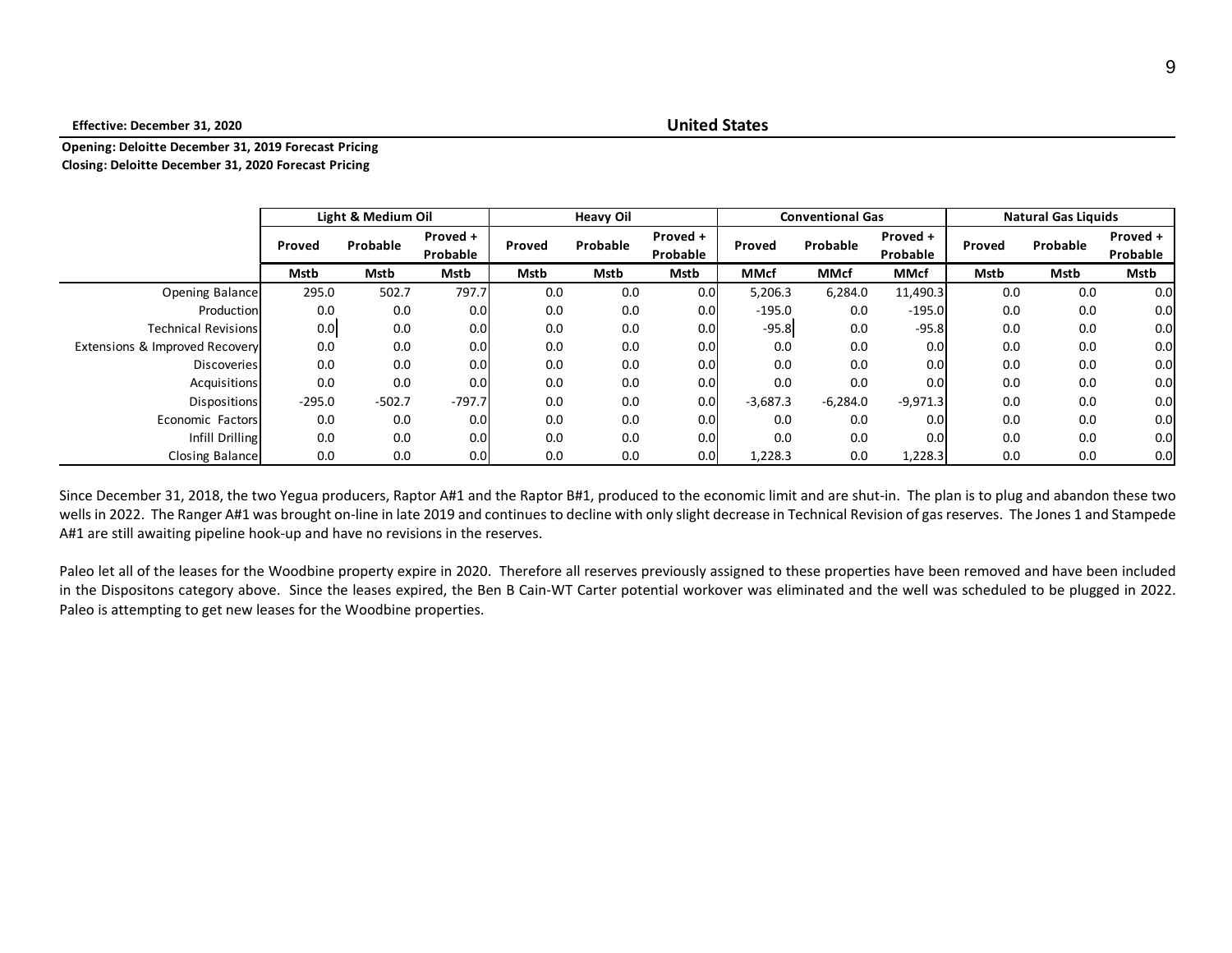# **Part 5 Additional information relating to reserves data**

# **Item 5.1 Undeveloped reserves**

# **Canada**

Since the new well 103/9-22-39-26 was drilled and established the new oil/water contact all remaining reserves were classified as Proved Undeveloped. The new well and 100/14-22-39-26 will be utilized to produce the remaining reserves in the Joffre Pool B. All locations in Project C are considered uneconomic at current price.

| Canada |                             |                        |  |  |  |  |  |  |
|--------|-----------------------------|------------------------|--|--|--|--|--|--|
|        | <b>Undeveloped Reserves</b> |                        |  |  |  |  |  |  |
| Year   | <b>Proved (Mstb)</b>        | <b>Probable (Mstb)</b> |  |  |  |  |  |  |
| 2016   | 105.7                       | 0.0                    |  |  |  |  |  |  |
| 2017   | 0.0                         | 0.0                    |  |  |  |  |  |  |
| 2018   | 0.0                         | 0.0                    |  |  |  |  |  |  |
| 2019   | 0.0                         | 0.0                    |  |  |  |  |  |  |
| 2020   | 0.0                         | 0.0                    |  |  |  |  |  |  |

#### **United States**

Since Paleo let the leases for the Woodbine Properties expire, all of the Proved and Probable Undeveloped reserves were removed from this year's report.

| <b>United States</b> |                             |                        |  |  |  |  |  |  |
|----------------------|-----------------------------|------------------------|--|--|--|--|--|--|
|                      | <b>Undeveloped Reserves</b> |                        |  |  |  |  |  |  |
| Year                 | <b>Proved (Mcfe)</b>        | <b>Probable (Mcfe)</b> |  |  |  |  |  |  |
| 2018                 | 3745.36                     | 4650.16                |  |  |  |  |  |  |
| 2019                 | 3860.28                     | 4650.16                |  |  |  |  |  |  |
| 2020                 |                             |                        |  |  |  |  |  |  |

# **Item 5.2 Significant factors or uncertainties**

The process of estimating reserves is complex. It requires significant judgment and decisions based on available geological, geophysical, engineering and economic data. These estimates may change substantially as additional data from ongoing development activities and production performance becomes available and as economic conditions impacting oil and gas prices and costs change. The reserve estimates contained herein are based on current production forecasts, commodity prices and economic conditions. The Corporation's reserves are evaluated by Prator Bett, LLC an independent engineering firm.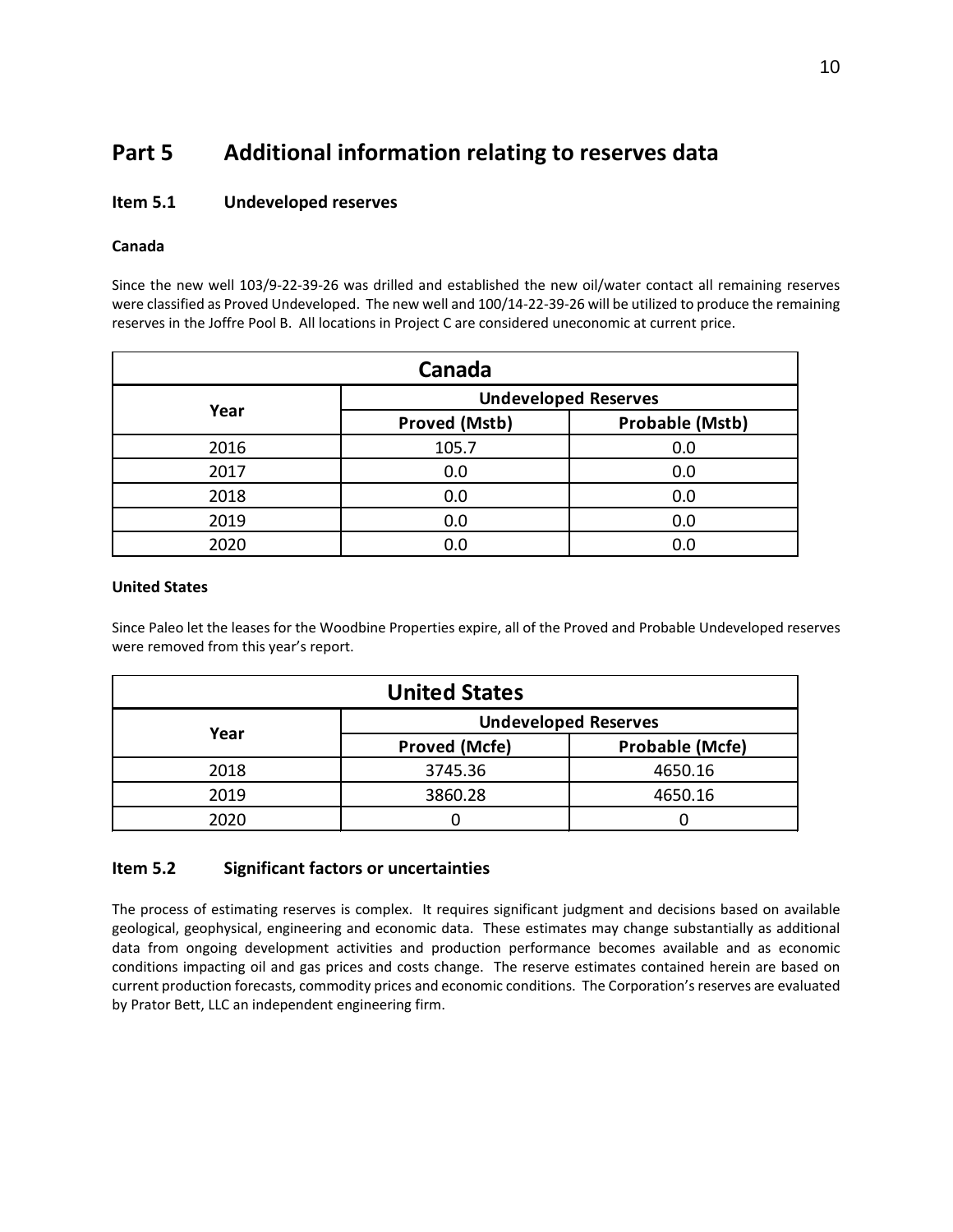Estimates made are reviewed and revised, either upward or downward, as warranted by the new information. Revisions are often required due to changes in well performance, commodity prices, economic conditions and governmental restrictions. Although every reasonable effort is made to ensure that reserve estimates are accurate, reserve estimation is an inferential science. The Company's actual production, revenues, taxes, development and operating expenditures with respect to its reserves may vary from such estimates, and such variances could be material. Reserve estimates are subject to change with such factors as, updated production data, well performance and operational issues, ongoing development activities, price forecasts, and other economic conditions.

| Canada |        |                                    |                                         |                          |  |  |  |  |  |
|--------|--------|------------------------------------|-----------------------------------------|--------------------------|--|--|--|--|--|
| Year   |        | Undiscounted Future Cost net (M\$) | Discounted at 10% Future Cost net (M\$) |                          |  |  |  |  |  |
|        | Proved | <b>Proved + Probable</b>           | Proved                                  | <b>Proved + Probable</b> |  |  |  |  |  |
| 2021   | 64.9   | 64.9                               | 62.0                                    | 62.0                     |  |  |  |  |  |
| 2022   | 0.0    | 0.0                                | 0.0                                     | 0.0                      |  |  |  |  |  |
| 2023   | 0.0    | 0.0                                | 0.0                                     | 0.0                      |  |  |  |  |  |
| TOTAL  | 0.0    |                                    | 0.0                                     |                          |  |  |  |  |  |

# **Item 5.3 Future development costs**

| <b>United States</b> |        |                                    |                                         |                          |  |  |  |  |  |
|----------------------|--------|------------------------------------|-----------------------------------------|--------------------------|--|--|--|--|--|
| Year                 |        | Undiscounted Future Cost net (M\$) | Discounted at 10% Future Cost net (M\$) |                          |  |  |  |  |  |
|                      | Proved | <b>Proved + Probable</b>           | Proved                                  | <b>Proved + Probable</b> |  |  |  |  |  |
| 2021                 | 367.6  | 367.6                              | 351.2                                   | 351.2                    |  |  |  |  |  |
| 2022                 | 0.0    | 0.0                                | 0.0                                     | 0.0                      |  |  |  |  |  |
| 2023                 | 0.0    | 0.0                                | 0.0                                     | 0.0                      |  |  |  |  |  |
| TOTAL                | 0.0    |                                    | 0.0                                     | 0.C                      |  |  |  |  |  |

# **Part 6 Other oil and gas information**

# **Item 6.1 Oil and gas properties and wells**

**Canada**

# *Project B and C*

Joffre are located approximately 7 miles northeast of Red Deer, Alberta in Township 39, Range 26W4.

#### **United States**

#### *Polk County, Texas*

The Company's American oil and gas reserves in the Woodbine and Yegua formations are located in Polk County, Texas.

#### **Geology - Canada**

# **Leduc**

The Late Devonian Leduc Formation is represented by large barrier reef and smaller pinnacle reef bioherms which grew on the Cooking Lake platform carbonates. Trending northeast to southwest, the limestones and dolostones of the Leduc/Cooking Lake Formations were deposited on the bathymetric highs of the Late Devonian seas. Hydrocarbons are trapped by lateral stratigraphic pinch-out of these dolomitic carbonates into deeper water shale sediments.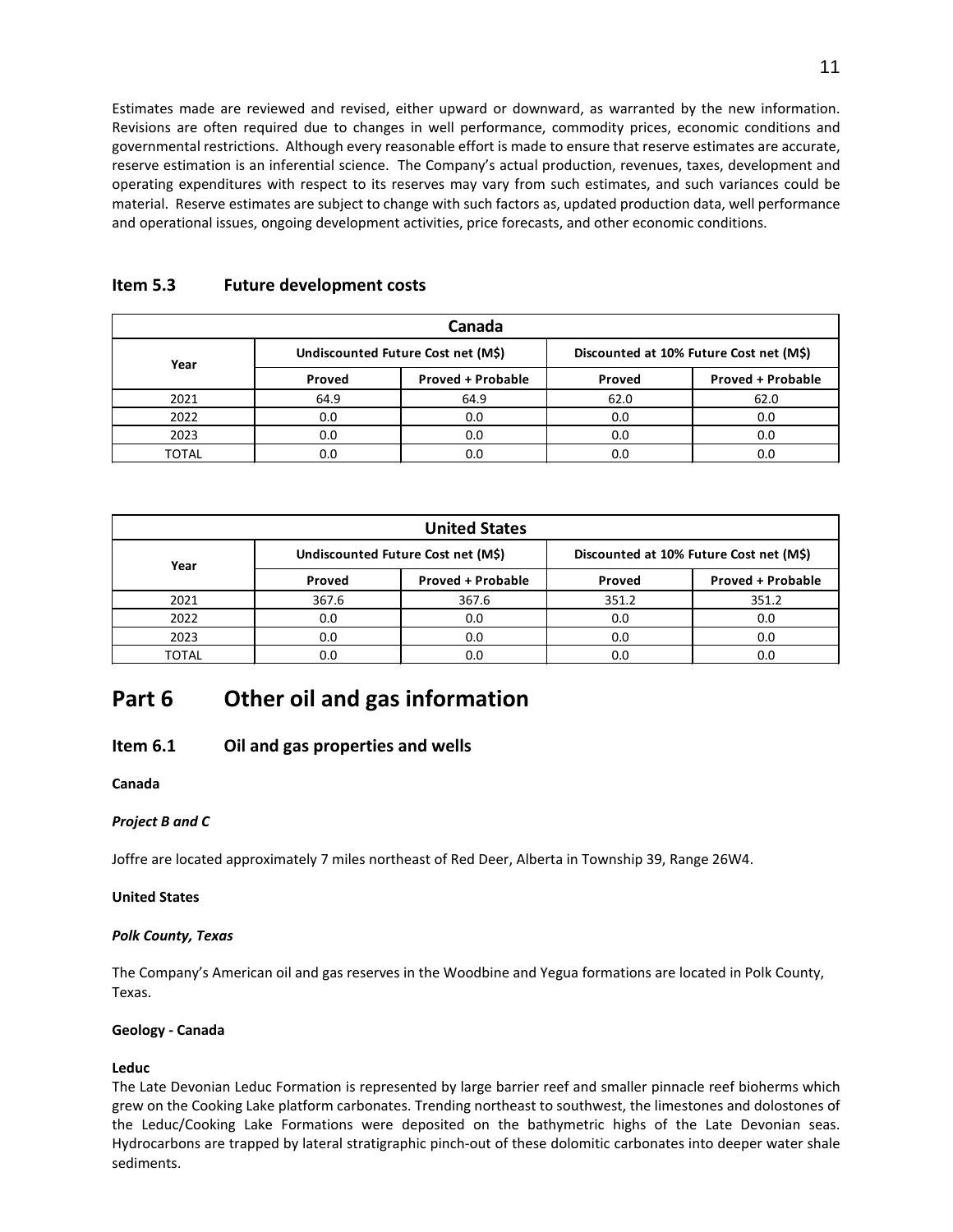#### **Horseshoe Canyon/Bearpaw**

The Horseshoe Canyon Formation is part of the Upper Cretaceous Edmonton group which lies unconformably on top of the Belly River Group and is overlain by the tertiary Scollard Formation. Sediments of the Horseshoe Canyon were deposited in a complex coastal environment with shore face sands, tidal channel sands, distributary sands and large back barrier peat bog swamps. The result of such an environment is a stratigraphic section of approximately 100 to 400 metres thick with the lower to middle Horseshoe Canyon containing multiple prospective coal seams and sandstones.

#### **Basal Belly River/Pakowki**

The Upper Cretaceous Basal Belly River/Pakowki Formations represent a marginal marine fluvial/deltaic environment that deposited clastic sediments in series of north-south trending bar sands. Reservoirs are developed in sandstone lobes, and to a lesser extent, channel sands, as river systems supplied sediments to the prograding delta. Gas pools that are developed in deltaic lobe sandstones trapped stratigraphically as the reservoir sands grade laterally into siltstone and shale.

#### **Upper Mannville**

The Early Cretaceous Upper Mannville Group consists of sandstones, siltstones, shales and coals deposited in a fluvial environment in which shorelines and sediments were moving northward. Sandstones of the Upper Mannville contain a significant amount of volcanic and feldspathic material. Hydrocarbons are trapped stratigraphically within porous sandstones that are truncated by tight, lithic Upper Mannville channels in an updip position or as the sandstones pinch-out or grade laterally into the surrounding siltstones and shales.

#### **Geology – United States**

#### **Upper Woodbine**

The Upper Woodbine is a rich deltaic sequence with abundant sand channels thinning on the edges with tight distal clay choked sands.

#### **Lower Woodbine**

The lower Woodbine is a slope fan feature and is progradational in nature exhibiting a Bouma type sequence with the coarsest sands at the base then fining up. These sands are discontinuous and lenticular and vary in areal extent.

#### **Yegua**

The Yegua Formation is a shallow sandstone reservoir that is the upper part of the Claiborne Group which is in the Tertiary System. The sandstones were deposited in a fluvial delta system and are typically considered to be channel sands.

#### **Item 6.1.2 Gross and net oil and gas wells**

|                      |       |            | Producing |            |       | <b>Non-Producing</b> |       |              |
|----------------------|-------|------------|-----------|------------|-------|----------------------|-------|--------------|
| Country              | Oil   |            | Gas       |            |       |                      |       | <b>Total</b> |
| Province             | Gross | <b>Net</b> | Gross     | <b>Net</b> | Gross | <b>Net</b>           | Gross | Net          |
| <b>Canada</b>        |       |            |           |            |       |                      |       |              |
| Alberta              | 0.0   | 0.0        | 0.0       | 0.0        | 6.0   | 2.8                  | 6.0   | 2.8          |
| <b>United States</b> |       |            |           |            |       |                      |       |              |
| Texas                | 0.0   | 0.0        | 1.0       | 0.7        | 5.0   | 3.2                  | 6.0   | 4.0          |
| <b>Total</b>         | 0.0   | 0.0        | 1.0       | 0.7        | 11.0  | 6.0                  | 12.0  | 6.8          |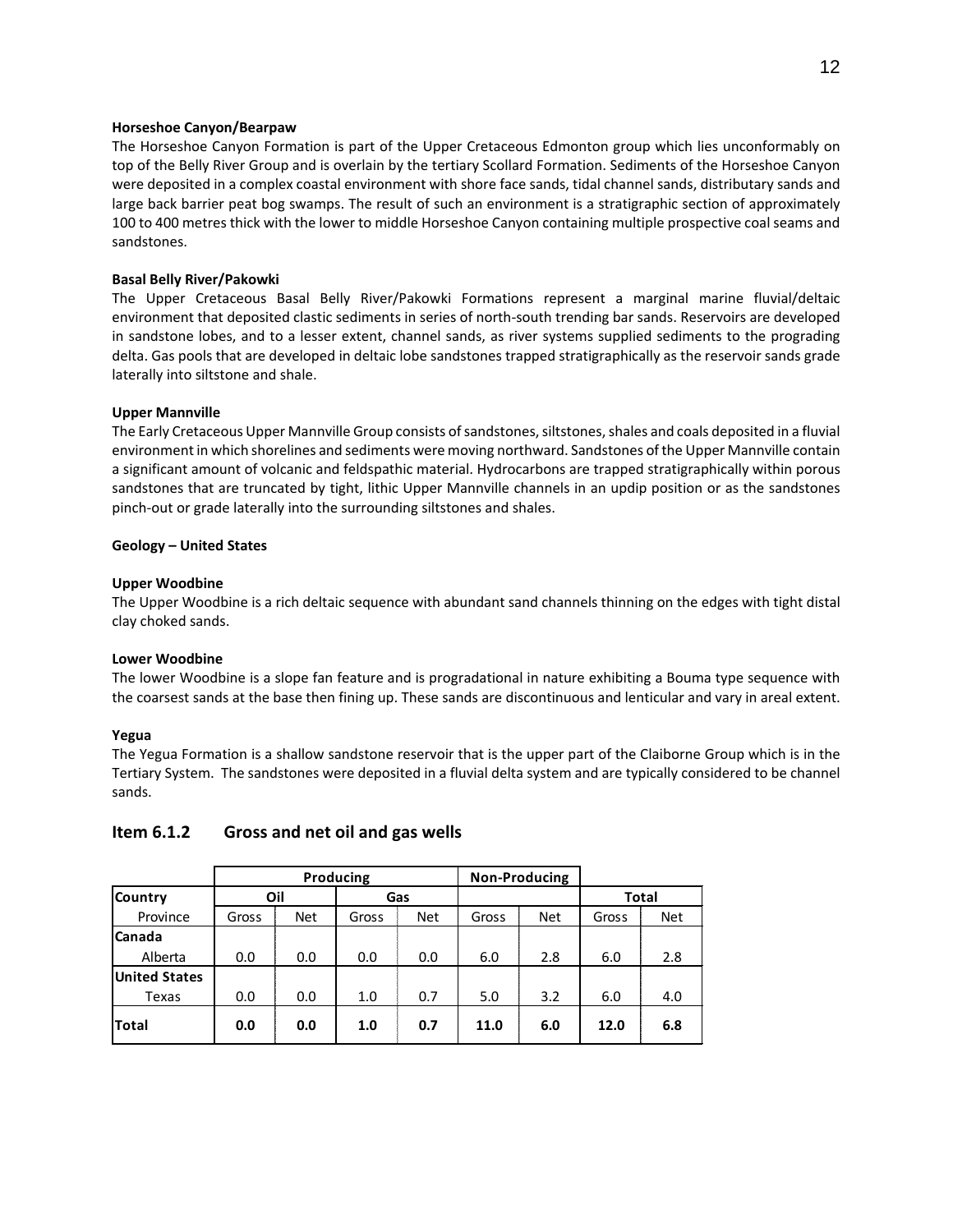# **Item 6.2 Properties with no attributed reserves**

#### **Canada**

The 1D0/15-22-039-26 was producing in the first half of 2019, however, was shut-in once the 103/9-22-39-26 well was drilled. This new well has been tested and the anticipated initial producing rate is 200 bbl/d. Once the gas injection permit is obtained for 1D0/15-22-039-26, it will be used for gas injection. The only other well in the Joffre Pool B that has no reserves attributed to it at this time is the 100/10-22-39-26. This well could be capable of production but will be held on standby in case needed in the future.

There is also potential for a CO2 flood. Other CO2 floods in nearby fields have shown potential for incremental recoveries ranging from 12 to 25 percent. However, Paleo would need to conduct a study to determine if such an enhanced recovery scheme in this pool would be technically and economically feasible.

The producing gas wells, C2 – 00/05-23-039-26W4/2 and C3 – 03/05-23-039-26W4/0 are both currently uneconomic, no reserves have been assigned at this time.

#### **United States**

#### **Yegua**

As of December 31, 2020, the Company has an interest in oil and gas leases of approximately 244 gross (178 net) acres of undeveloped properties in Polk County, Texas with no reserves attributed.

The Company's current joint venture partner agreements as of December 31, 2020 do not specify any contractual work commitments.

# **Item 6.3 Forward contracts**

There are no forward contracts applicable to any produced product.

# **Item 6.5 Tax Horizon**

The Company is not expected to pay income tax based on proved plus probable cash flow economics for the Canadian assets. The Company is not expected pay income tax based on net operating loss carry forward for the American assets.

# **Item 6.6 Costs incurred**

The following table summarizes Company's property acquisition costs, exploration costs and development costs incurred during the financial year ended December 31, 2020:

| <b>Property Acquisitions and Capital Expenditures</b> |              |  |  |  |  |  |  |
|-------------------------------------------------------|--------------|--|--|--|--|--|--|
| <b>Nature of Costs</b>                                | Amounts (\$) |  |  |  |  |  |  |
| <b>Property Acquisition Cost</b>                      |              |  |  |  |  |  |  |
| Proved                                                |              |  |  |  |  |  |  |
| Unproved                                              |              |  |  |  |  |  |  |
| <b>Exploration Costs</b>                              |              |  |  |  |  |  |  |
| <b>Development Costs</b>                              | 211,923      |  |  |  |  |  |  |
| Total                                                 | 211,923      |  |  |  |  |  |  |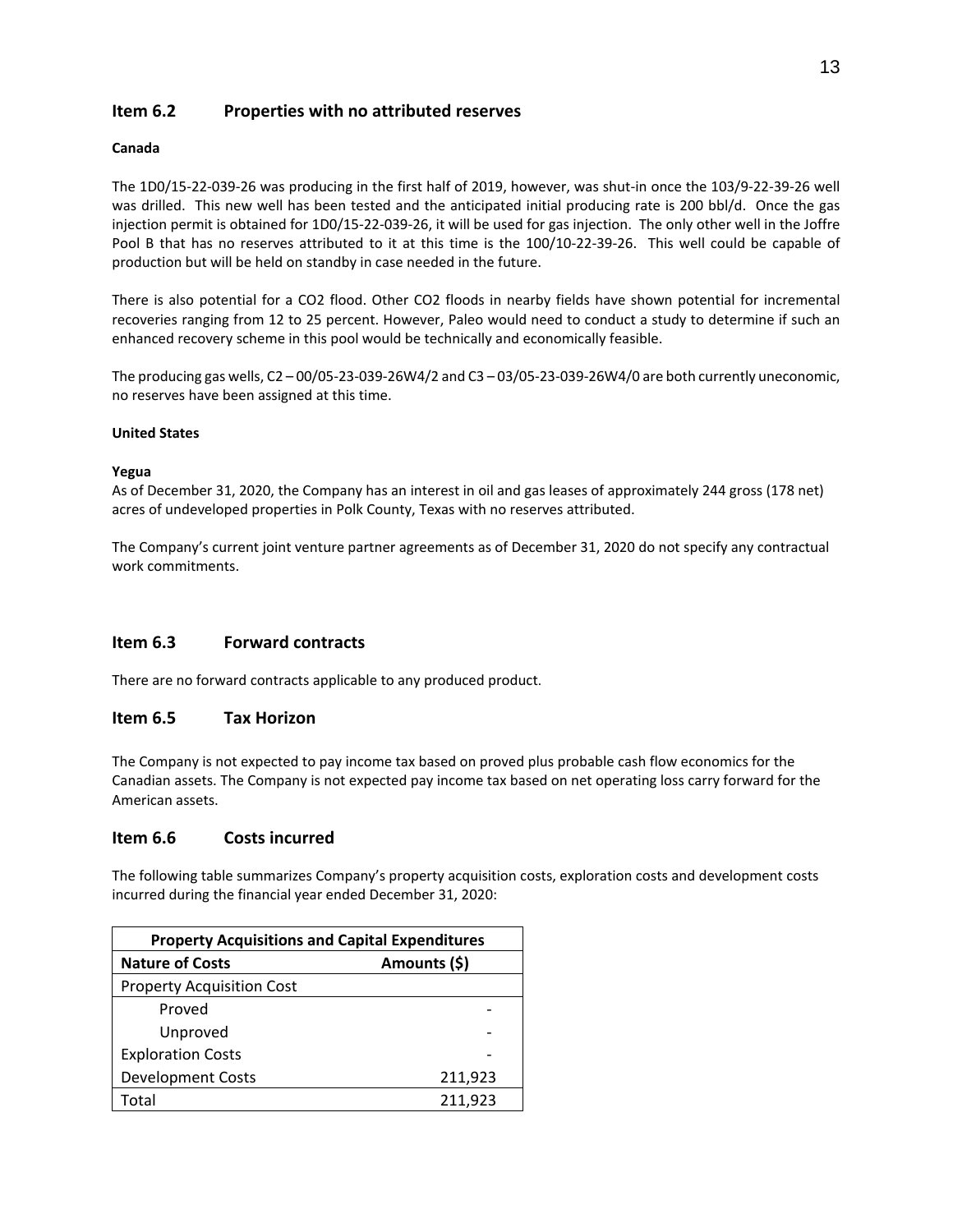# **Item 6.7 Exploration and development activities**

#### **Joffre B Pool, Alberta, Canada**

The Company drilled and completed 1 gross (0.5 net) wells in 2019 in Alberta, Canada. This well was tested in October 2019. Once a gas injection permit is obtained, Paleo will commence production of the new well.

#### **Yegua formation, Polk County, Texas**

The Company drilled and completed 6 gross (4.5 net) wells in 2017 in Polk County, Texas. 2 gross (1.3 net) natural gas wells started producing in September 2017. 1 gross (1 net) well produced non-commercial quantities of natural gas and water and in October 2017, the Company plugged and abandoned the well. 1 gross (0.745 net) gas well was completed and started producing in September of 2019. The remaining 2 gross (1.5 net) natural gas wells have been completed but await completion of connection to pipelines expected to be completed in 2021.

## **Item 6.8 Production estimates**

The following table discloses the total working interest volume for 2020 for each product type associated with the first year of the gross proved reserves and gross probable reserves reported in the Prator Bett report effective December 31, 2019, based on forecast prices and costs:

| <b>Forecast Production - Working interest</b> |                                     |                          |  |  |  |  |  |  |
|-----------------------------------------------|-------------------------------------|--------------------------|--|--|--|--|--|--|
|                                               | January 1, 2021 - December 31, 2021 |                          |  |  |  |  |  |  |
|                                               | Proved                              | <b>Proved + Probable</b> |  |  |  |  |  |  |
| Joffre (Project B&C), AB                      |                                     |                          |  |  |  |  |  |  |
| Oil (Mbbl)                                    | 14.9                                | 14.9                     |  |  |  |  |  |  |
| Gas (MMcf)                                    | 0.0                                 | 0.0                      |  |  |  |  |  |  |
| NGL (Mbbl)                                    | 0.0                                 | 0.0                      |  |  |  |  |  |  |
| <b>Woodbine formation, Polk Co, TX</b>        |                                     |                          |  |  |  |  |  |  |
| Oil (Mbbl)                                    | 0.0                                 | 0.0                      |  |  |  |  |  |  |
| Gas (MMcf)                                    | 0.0                                 | 0.0                      |  |  |  |  |  |  |
| NGL (Mbbl)                                    | 0.0                                 | 0.0                      |  |  |  |  |  |  |
| Yegua formation, Polk Co, TX                  |                                     |                          |  |  |  |  |  |  |
| Oil (Mbbl)                                    | 0.0                                 | 0.0                      |  |  |  |  |  |  |
| Gas (MMcf)                                    | 225.3                               | 225.3                    |  |  |  |  |  |  |
| NGL (Mbbl)                                    | 0.0                                 | 0.0                      |  |  |  |  |  |  |
| <b>Total</b>                                  |                                     |                          |  |  |  |  |  |  |
| Oil (Mbbl)                                    | 14.9                                | 14.9                     |  |  |  |  |  |  |
| Gas (MMcf)                                    | 225.3                               | 225.3                    |  |  |  |  |  |  |
| NGL (Mbbl)                                    | 0.0                                 | 0.0                      |  |  |  |  |  |  |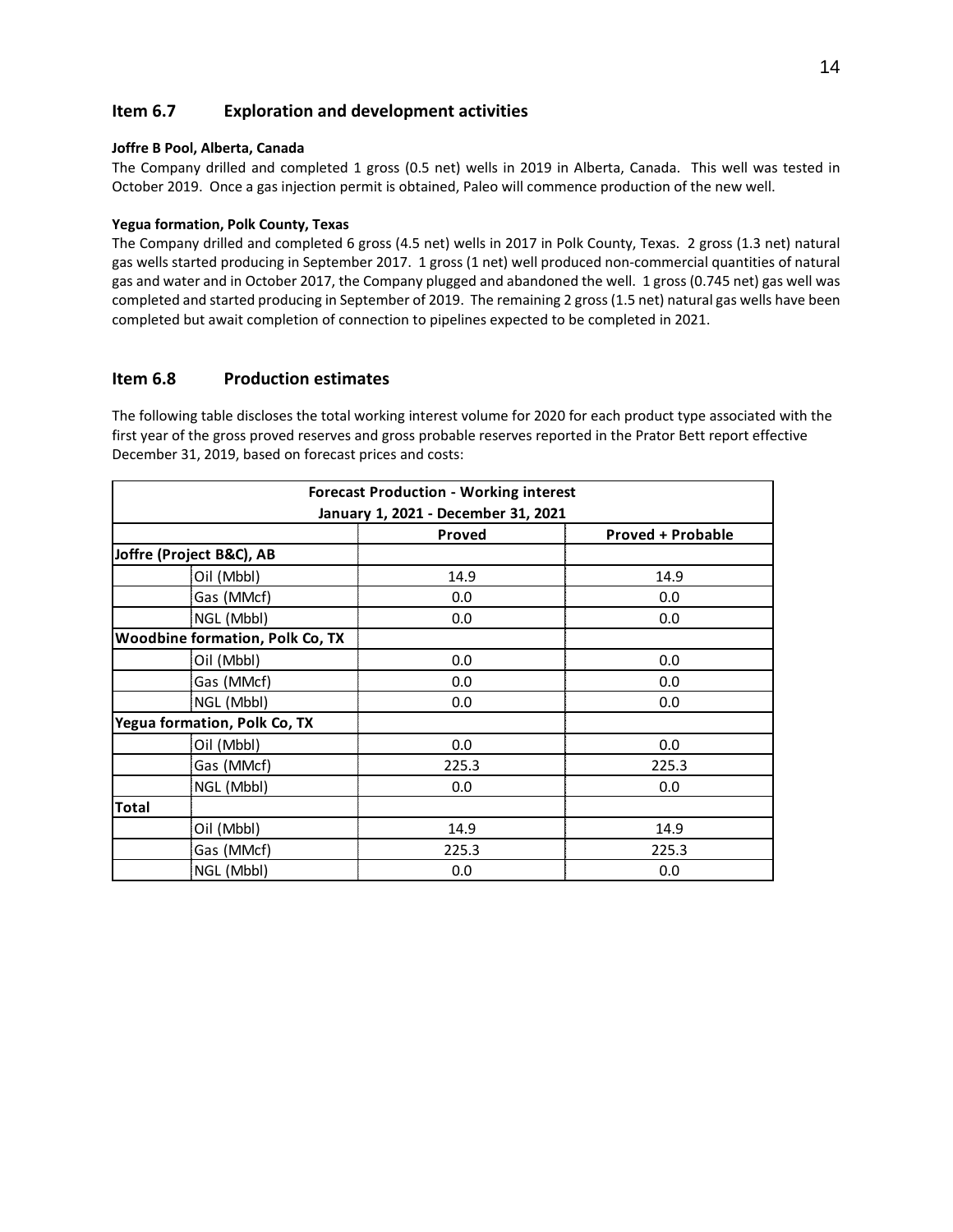# **Item 6.9 Production history**

The following table summarizes the share of the Company's average daily production, prices received, royalties paid, production taxes, operating expenses and operating netbacks for the periods indicated:

|                                     | <b>TOTAL COMPANY</b> |         |         |         |  |  |  |  |  |  |
|-------------------------------------|----------------------|---------|---------|---------|--|--|--|--|--|--|
|                                     | Q1 2020              | Q2 2020 | Q3 2020 | Q4 2020 |  |  |  |  |  |  |
|                                     |                      |         |         |         |  |  |  |  |  |  |
| <b>Volumes</b>                      |                      |         |         |         |  |  |  |  |  |  |
| Gas, Mcf/d                          | 445.87               | 392.34  | 367.01  | 391.40  |  |  |  |  |  |  |
| Light Oil + NGLs, bopd              | 0.00                 | 0.00    | 0.00    | 0.00    |  |  |  |  |  |  |
| boe/d                               | 74.31                | 65.39   | 61.17   | 65.23   |  |  |  |  |  |  |
| <b>Prices</b>                       |                      |         |         |         |  |  |  |  |  |  |
| Gas Average, \$/mcf                 | 2.31                 | 2.04    | 2.38    | 3.29    |  |  |  |  |  |  |
| Light Oil + NGLs Average, \$/bbls   | 0.00                 | 0.00    | 0.00    | 0.00    |  |  |  |  |  |  |
| \$/boe                              | 13.87                | 12.26   | 14.31   | 19.75   |  |  |  |  |  |  |
| Total Petroluem and Gas Revenue, \$ | 93,798               | 72,979  | 80,505  | 118,516 |  |  |  |  |  |  |
| Total Royalties, \$                 | 22,369               | 22,936  | 20,828  | 28,264  |  |  |  |  |  |  |
| Production Taxes, \$                | 9,951                | 8,851   | 4,621   | 6,793   |  |  |  |  |  |  |
| Operating Expenses, \$              | 31,312               | 31,162  | 38,366  | 21,134  |  |  |  |  |  |  |
| Netback \$/boe                      | 4.46                 | 1.69    | 2.97    | 10.38   |  |  |  |  |  |  |
|                                     | <b>CANADA</b>        |         |         |         |  |  |  |  |  |  |
|                                     | Q1 2020              | Q2 2020 | Q3 2020 | Q4 2020 |  |  |  |  |  |  |
| <b>Volumes</b>                      |                      |         |         |         |  |  |  |  |  |  |
| Gas, Mcf/d                          | 0.00                 | 0.00    | 0.00    | 0.00    |  |  |  |  |  |  |
| Light Oil + NGLs, bopd              | 0.00                 | 0.00    | 0.00    | 0.00    |  |  |  |  |  |  |
| boe/d                               | 0.00                 | 0.00    | 0.00    | 0.00    |  |  |  |  |  |  |
|                                     |                      |         |         |         |  |  |  |  |  |  |
| Prices                              |                      |         |         |         |  |  |  |  |  |  |
| Gas Average, \$/mcf                 | 0.00                 | 0.00    | 0.00    | 0.00    |  |  |  |  |  |  |
| Light Oil + NGLs Average, \$/bbls   | 0.00                 | 0.00    | 0.00    | 0.00    |  |  |  |  |  |  |
| \$/boe                              | 0.00                 | 0.00    | 0.00    | 0.00    |  |  |  |  |  |  |
| Total Petroluem and Gas Revenue, \$ | 0                    | 0       | 0       | 0       |  |  |  |  |  |  |
| Total Royalties, \$                 | 0                    | 0       | 0       | 0       |  |  |  |  |  |  |
| Production Taxes, \$                | 0                    | 0       | 0       | 0       |  |  |  |  |  |  |
| Operating Expenses, \$              | 10,357               | 7,012   | 5,619   | 3,342   |  |  |  |  |  |  |
| Netback \$/boe                      | 0.00                 | 0.00    | 0.00    | 0.00    |  |  |  |  |  |  |
|                                     |                      |         |         |         |  |  |  |  |  |  |
|                                     | 111777               |         |         |         |  |  |  |  |  |  |

| <b>UNITED STATES</b>                |           |           |           |            |  |  |  |
|-------------------------------------|-----------|-----------|-----------|------------|--|--|--|
|                                     | Q1 2020   | Q2 2020   | Q3 2020   | Q4 2020    |  |  |  |
|                                     |           |           |           |            |  |  |  |
| <b>Volumes</b>                      |           |           |           |            |  |  |  |
| Gas, Mcf/d                          | 445.87    | 392.34    | 367.01    | 391.40     |  |  |  |
| Light Oil + NGLs, bopd              | 0.00      | 0.00      | 0.00      | 0.00       |  |  |  |
| boe/d                               | 74.31     | 65.39     | 61.17     | 65.23      |  |  |  |
| Prices                              |           |           |           |            |  |  |  |
| Gas Average, \$/mcf                 | 2.31      | 2.04      | 2.38      | 3.29       |  |  |  |
| Light Oil + NGLs Average, \$/bbls   | 0.00      | 0.00      | 0.00      | 0.00       |  |  |  |
| \$/boe                              | 13.87     | 12.26     | 14.31     | 19.75      |  |  |  |
| Total Petroluem and Gas Revenue, \$ | 93,798.00 | 72,979.00 | 80,505.00 | 118,516.00 |  |  |  |
| Total Royalties, \$                 | 22,369.00 | 22,936.00 | 20,828.00 | 28,264.00  |  |  |  |
| Production Taxes, \$                | 9,951.00  | 8,851.00  | 4,621.00  | 6,793.00   |  |  |  |
| Operating Expenses, \$              | 20,955.00 | 24,150.00 | 32,747.00 | 17,792.00  |  |  |  |
| Netback \$/boe                      | 5.99      | 2.86      | 3.96      | 10.94      |  |  |  |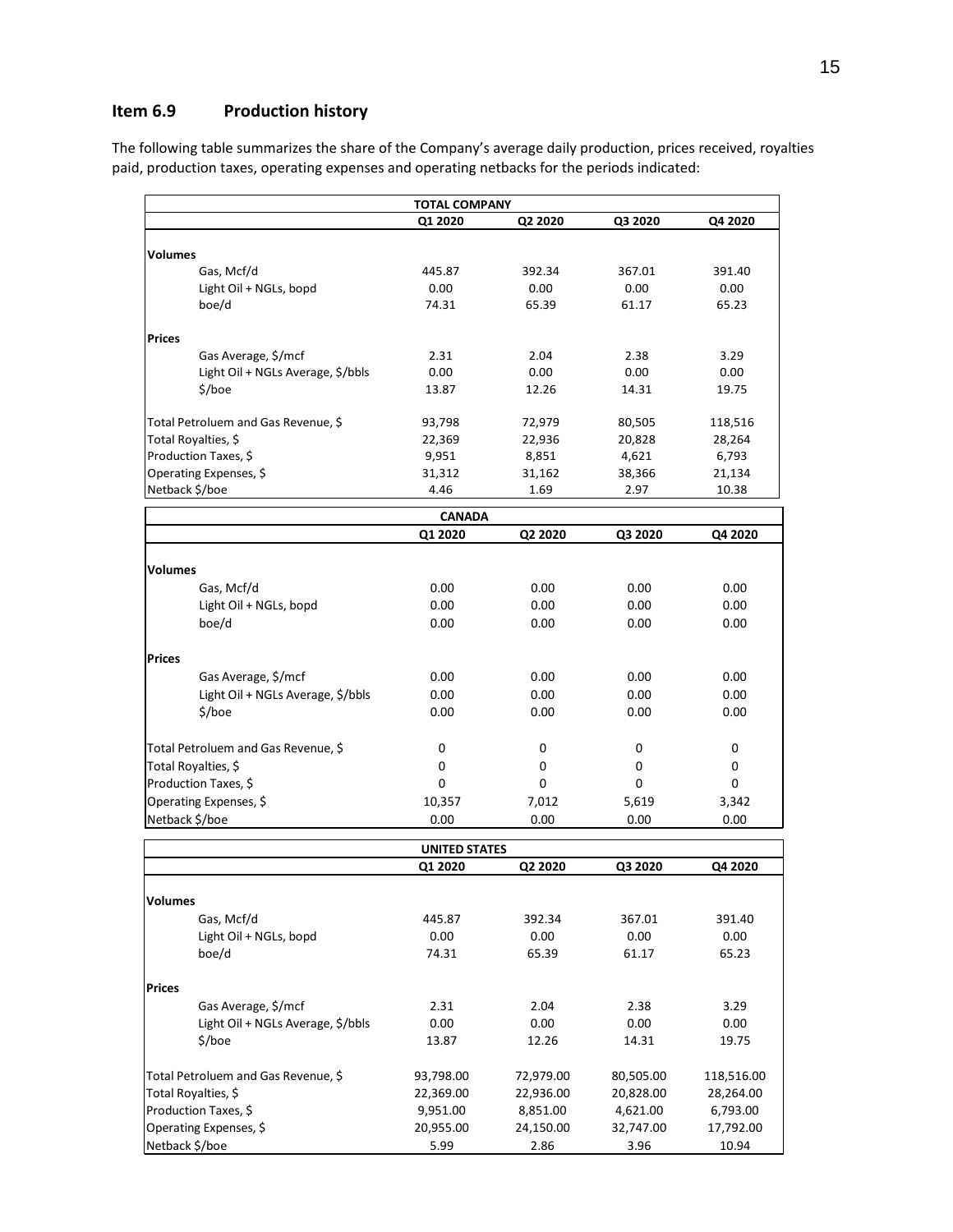# **APPENDIX**

**Forward looking statements Reserve definitions Glossary of abbreviations FORM 51-101 F2 Report on Reserves Data by Independent Qualified Reserves Evaluator**

#### **FORWARD-LOOKING STATEMENTS**

Certain statements contained in this Form 51-101F1 constitute forward-looking statements. These statements relate to future events or the Company's future performance. All statements other than statements of historical fact may be forward-looking statements. Forward-looking statements are often, but not always, identified by the use of words such as "seek", "anticipate", "plan", "continue", "estimate", "expect", "may", "will", "project", "potential", "targeting", "intend", "could", "might", "should", "believe", "prospect", "future", "possible", "can", "speculative", "perhaps" and similar expressions. These statements involve known and unknown risks, uncertainties and other factors that may cause actual results or events to differ materially from those anticipated in such forward-looking statements. The Company believes that the expectations reflected in those forward-looking statements are reasonable but no assurance can be given that these expectations will prove to be correct and such forward-looking statements included in this Form 51-101F1 should not be unduly relied upon. These statements speak only as of the date of this Form 51-101F1. The Company does not intend, and does not assume any obligation, to update or revise these forward-looking statements except as required pursuant to applicable securities laws.

Forward-looking information and statements are included throughout this Form 51-101F1 and include, but are not limited to, statements pertaining to the following:

- corporate strategy;
- the Company's reserves;
- estimates of present value or future net cash flow;
- capital expenditure programs, future capital requirements and the timing and method of financing thereof;
- the production of the Company's assets;
- the Company's access to adequate pipeline capacity and third-part infrastructure;
- the performance and characteristics of the Company's oil and natural gas interest;
- the quantity and quality of the Company's oil and natural gas reserves;
- tax horizon and taxability of the Company;
- supply and demand for oil, natural gas liquids and natural gas;
- industry conditions pertaining to the oil and gas industry; and
- abandonment and reclamation costs.

The Company's actual results could differ materially from those anticipated in these forward-looking statements as a result of the risk factors set forth below and elsewhere in this Form 51-101F1:

- general economic conditions in Canada, the United States and globally including reduced availability of debt and equity financing generally;
- industry conditions, including fluctuations in the price of oil, NGL and natural gas;
- governmental regulation of the oil and gas industry, including environmental regulation;
- fluctuation in foreign exchange or interest rates;
- liabilities inherent in oil and natural gas operations;
- geological, technical, drilling and processing problems and other difficulties in producing reserves;
- uncertainties associated with estimating oil and natural gas reserves;
- incorrect assessments of the value of acquisitions;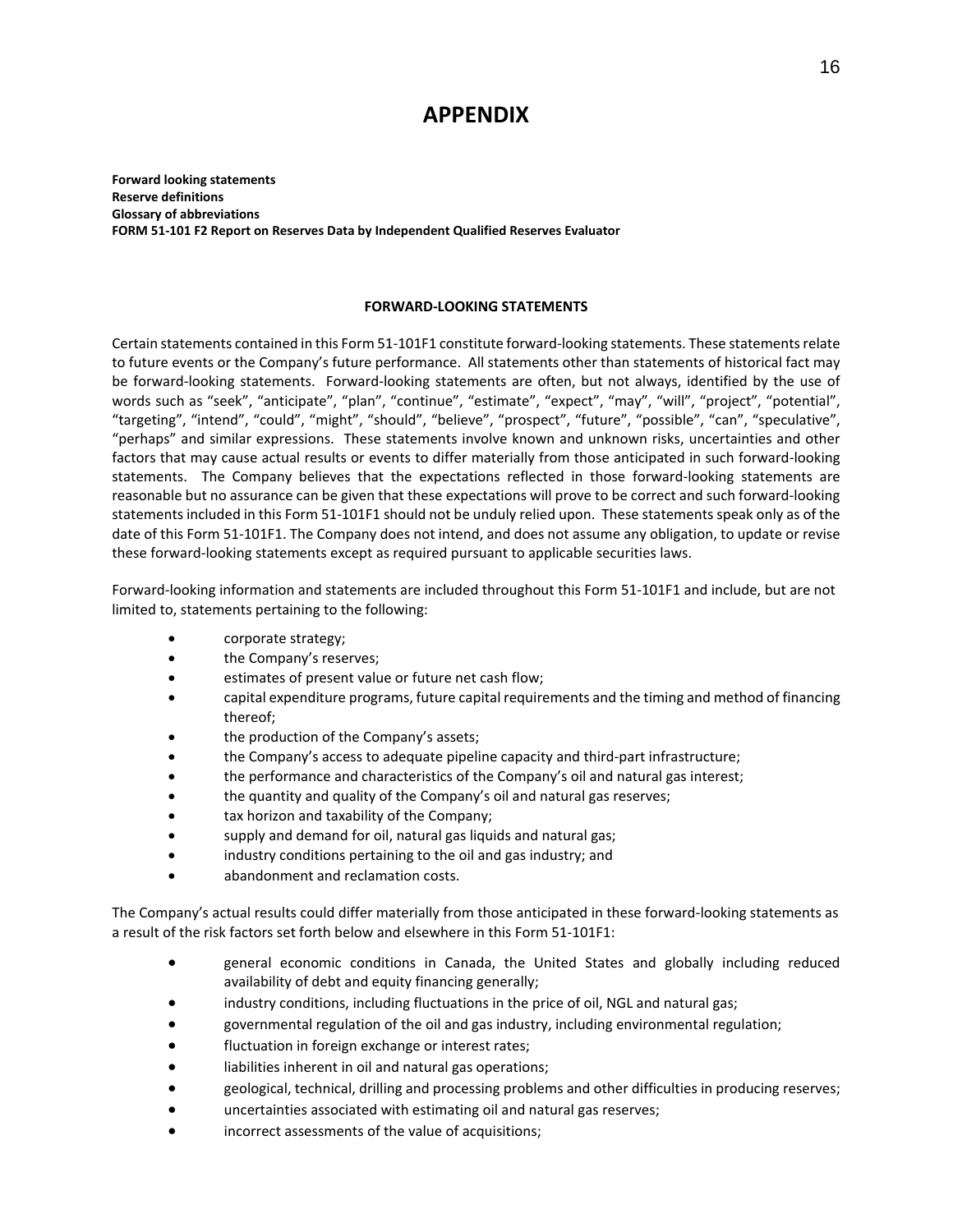- unanticipated operating events which can reduce production or cause production to be shut in or delayed;
- failure to obtain industry partner and other third party consents and approvals, when required;
- stock market volatility and market valuations;
- availability of financing on acceptable terms;
- competition for, among other things, capital, acquisitions of reserves, undeveloped land and skilled personnel;
- competition for and inability to retain drilling rigs and other services;
- rights to surface access;
- the need to obtain required approvals from regulatory authorities;
- general business and market conditions; and
- the liquidity and capital resources risks and business risks discussed in the Company's management's discussion and analysis for the years ended December 31, 2017.

These factors should not be considered exhaustive. Statements in respect of "reserves" are by their nature forwardlooking statements, as they involve the implied assessment, based on certain estimates and assumptions that the reserves described can be profitably produced in the future. With respect to forward-looking statements contained in this Form 51-101F1, the Company has made assumptions regarding: future exchange rates; energy markets and the price of oil and natural gas; condition of general economic, commodity and financial markets; current technology; cash flow; commodity prices; production rates; effects of regulation and environmental and tax laws; future operating costs and the Company's ability to obtain financing on acceptable terms. Readers are cautioned that the foregoing list of factors is not exhaustive.

The above summary of assumptions and risks related to forward-looking information has been provided in this Form 51-101F1 in order to provide readers with a more complete perspective on the Company's future operations and prospects. Readers are cautioned that this information may not be appropriate for other purposes.

#### **The forward-looking statements contained in this Form 51-101F1 are expressly qualified by this cautionary statement.**

#### **ROUNDING**

In certain instances, numbers may not total due to computer-generated rounding.

#### **NON-GAAP MEASURES**

This Form 51-101F1 uses "netback" which does not have standardized meanings prescribed by generally accepted accounting principles and therefore may not be comparable measures to other companies where similar terminology is used. Netback denotes petroleum and natural gas revenue less royalties, operating expenses and transportation and marketing expenses.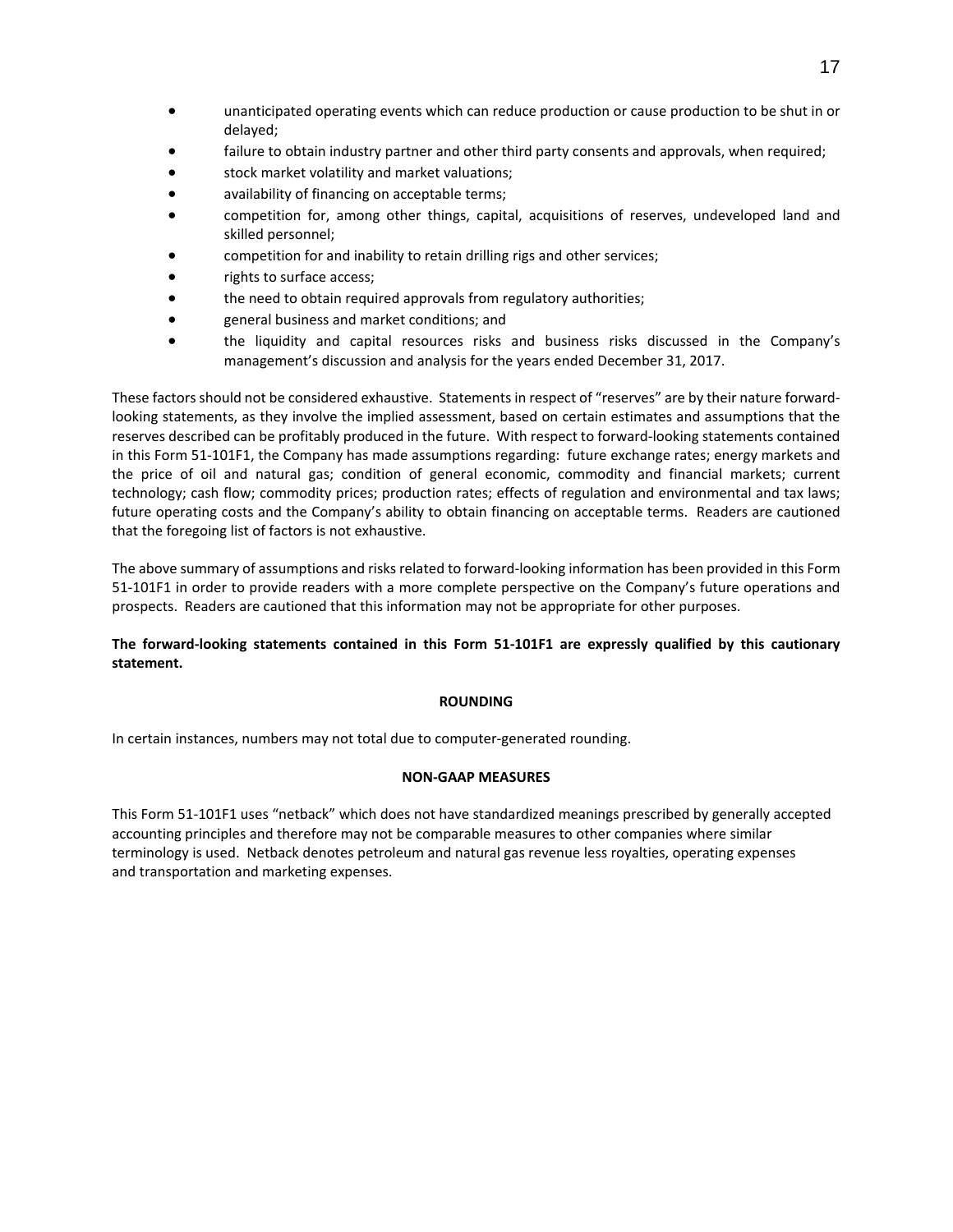#### **Reserve definitions**

Reserves are classified in accordance with the following definitions which meet the standards established by National Instrument 51-101, Standards of Disclosure for Oil and Gas Activities and found in Appendix 1 to Companion Policy 51- 101 CP, Part 2 Definition of Reserves.

#### **Reserve categories**

Reserves are estimated remaining quantities of oil and natural gas and related substances anticipated to be recoverable from known accumulations, from a given date forward, based on

- analysis of drilling, geological, geophysical and engineering data;
- the use of established technology; and
- specified economic conditions, which are generally accepted as being reasonable and are disclosed.

Reserves are classified according to the degree of certainty associated with the estimates:

Proved Reserves are those reserves that can be estimated with a high degree of certainty to be recoverable. It is likely that the actual remaining quantities recovered will exceed the estimated proved reserves.

Probable Reserves are those additional reserves that are less certain to be recovered than proved reserves. It is equally likely that the actual remaining quantities recovered will be greater or less than the sum of the estimated proved plus probable reserves.

Possible Reserves are those additional reserves that are less certain to be recovered than probable reserves. It is unlikely that the actual remaining quantities recovered will exceed the sum of the estimated proved plus probable plus possible reserves.

#### **Development and production status**

Each of the reserves categories (proved, probable and possible) may be divided into developed and undeveloped categories:

Developed Reserves are those reserves that are expected to be recovered from existing wells and installed facilities or, if facilities have not been installed, that would involve a low expenditure (for example, when compared to the cost of drilling a well) to put the reserves on production. The developed category may be subdivided into producing and non-producing.

Developed Producing Reserves are those reserves that are expected to be recovered from completion intervals open at the time of the estimate. These reserves may be currently producing, or if shut-in, they must have previously been on production, and the date of resumption of production must be known with reasonable certainty.

Developed Non-Producing Reserves are those reserves that either have not been on production, or have previously been on production, but are shut-in, and the date of resumption of production is unknown.

Undeveloped Reserves are those reserves expected to be recovered from known accumulations where a significant expenditure (for example, when compared to the cost of drilling a well) is required to render them capable of production. They must fully meet the requirements of the reserves classification (proved, probable, possible) to which they are assigned.